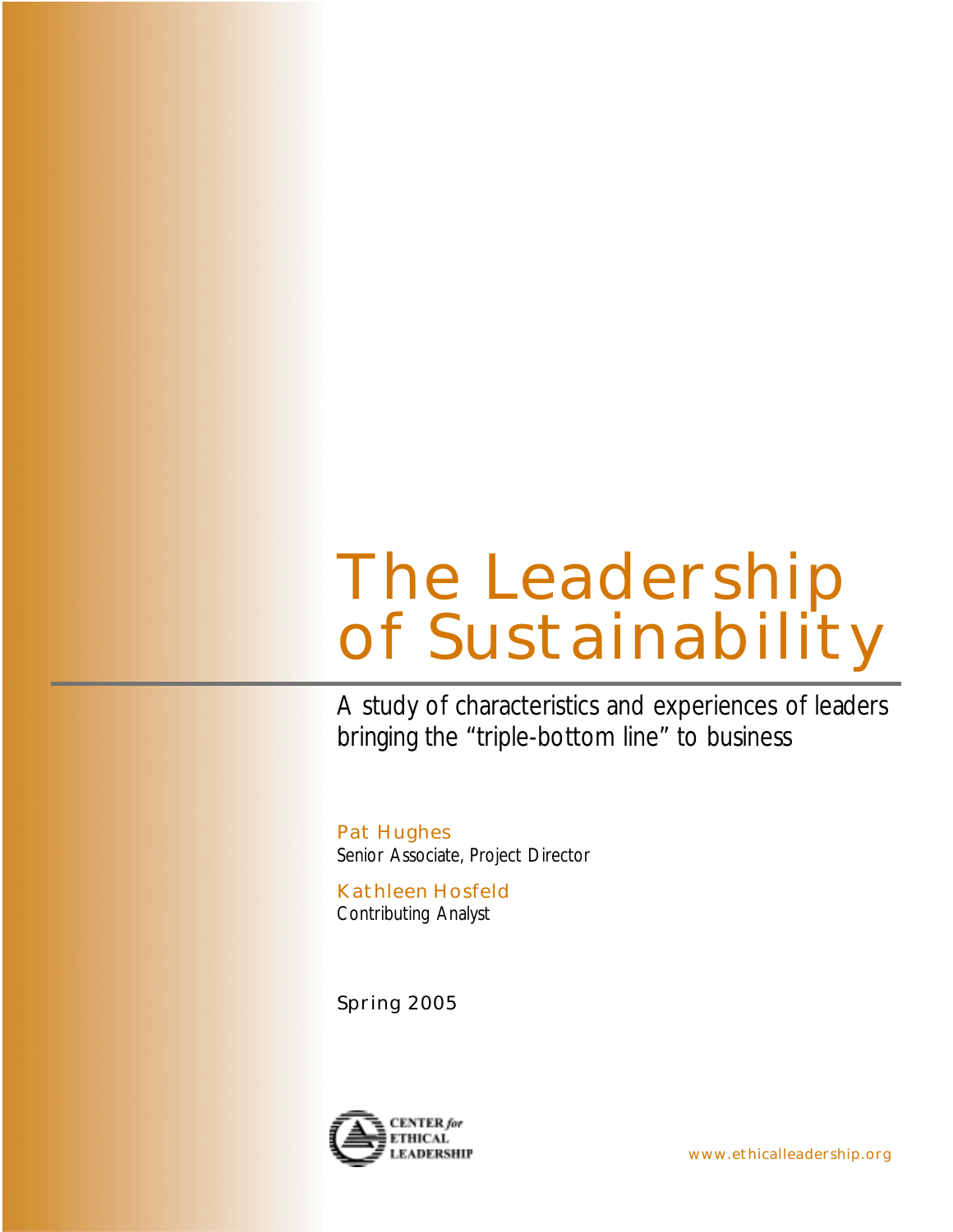# **Table of Contents**

| <b>Findings</b>                                                      |  |
|----------------------------------------------------------------------|--|
|                                                                      |  |
|                                                                      |  |
|                                                                      |  |
|                                                                      |  |
|                                                                      |  |
|                                                                      |  |
|                                                                      |  |
| The Center for Ethical Leadership: Leadership for Sustainability  32 |  |

### Published by the Center for Ethical Leadership

1401 E Jefferson St, Ste 505 Seattle, WA 98122 www.ethicalleadership.org

### **©2005 Center for Ethical Leadership** All rights reserved.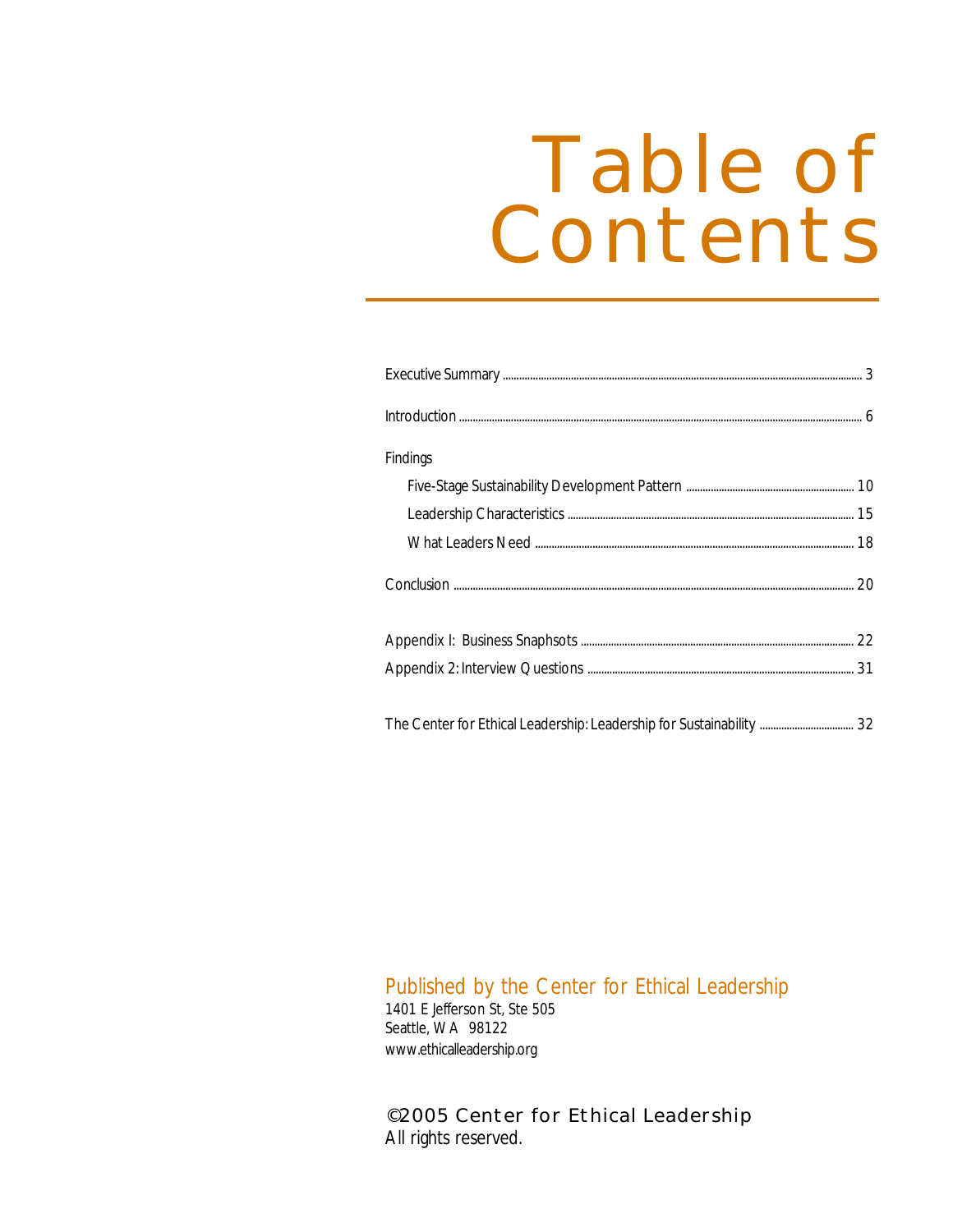# **Executive Executive Executive Summary Summary Summary**

The Center for Ethical Leadership is interested in the sustainability movement because of our commitment to supporting leaders who seek to initiate change in service to the common good. The Center sees the principles of sustainability as an expression of the common good, and the individuals, communities and organizations involved as partners who share the Centers' values and philosophies.

The Center commissioned a study in the spring of 2005 of business leaders responding to the growing trend toward profitable sustainability, the challenges these leaders face, and how the Center could support their efforts. The following report summarizes the findings of this study.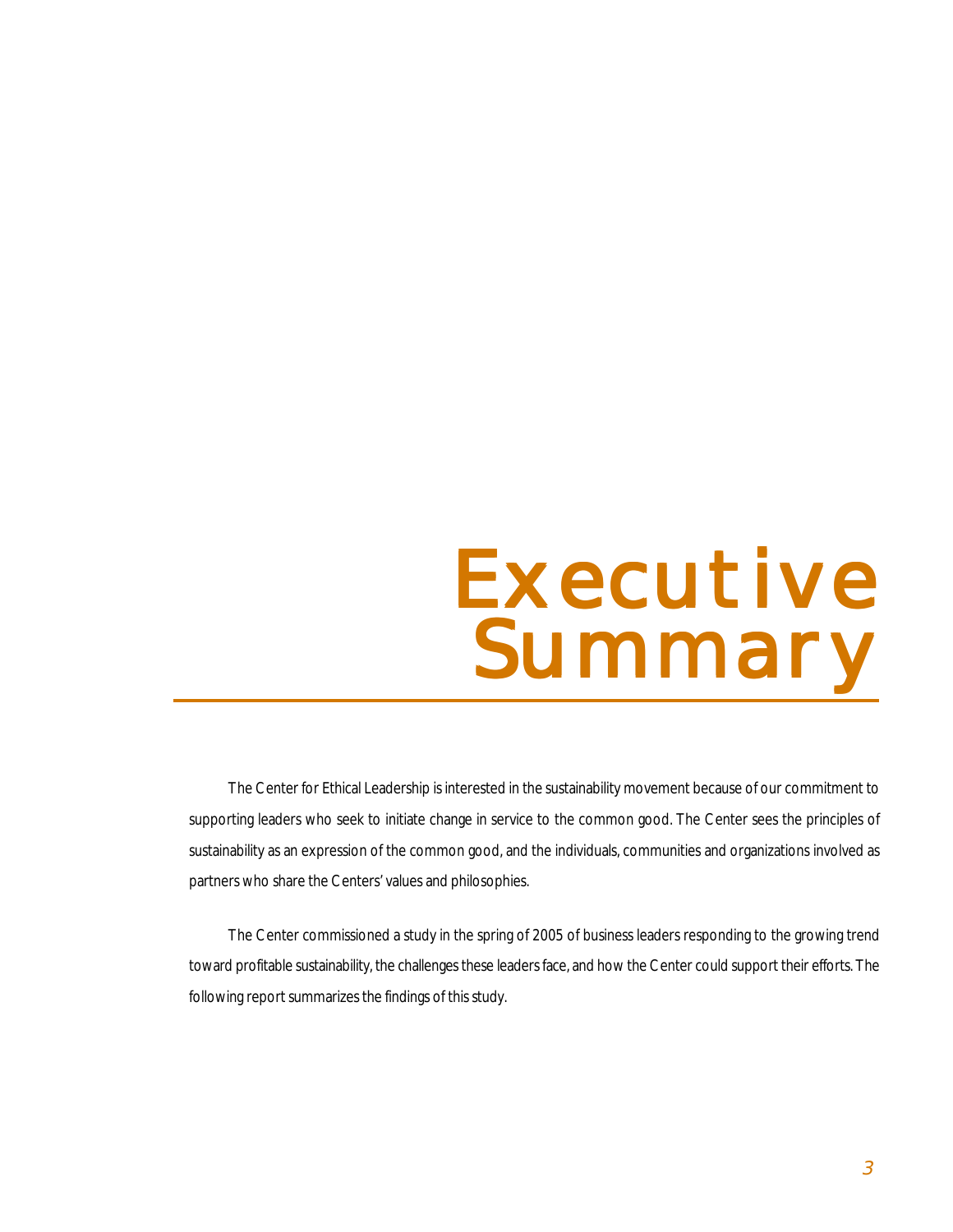# **Findings**

### 1) The notion of corporate social responsibility or business sustainability is a fairly new business model.

- a) While a growing number of business schools teach some ethics and corporate social responsibility, the management and organizational development skills and perspectives required to run a sustainable business are rarely taught.
- b) Most available case studies feature very large, consumer product businesses and are not applicable to small and medium-sized companies, or those in the service sector.
- c) Many entrepreneurs do not have business degrees or formal management training; consequently business owners are experimenting and finding their way into this new field.
- d) It is often lonely and exhausting work.

### 2) Businesses leaders exhibit a predictable, five-stage pattern in their efforts to incorporate sustainability practices and policies. They:

- a) Hold the values of sustainability, either by being raised with the value, or coming to a realization through a "critical incident."
- b) Begin with a single project or experiment.
- c) Deepen the commitment by taking a systemic view of the business and finding additional ways to match values with the business model.
- d) Stay the course, track positive results and broaden to external partners and stakeholders.
- e) Invest in continuous learning, provide resources to educate others.

### 3) Leaders share characteristics that guide and infuse sustainability throughout the organization.

- a) Having passion and vision.
- b) Systems thinking with a long time horizon.
- c) Innovation and a willingness to learn.
- d) Participatory organizational culture.
- e) Willingness to teach others, including competitors and clients.

### 4) Business leaders require support to incorporate sustainability in the business model. They need:

- a) Support from government officials, industry peers, communities, citizens and customers in consideration of the risks they take and the values they are trying to incorporate into their business model.
- b) Peer networks to share strategies and lessons learned in succinct, efficient ways.
- c) Business mentorship to develop sustainable business strategies.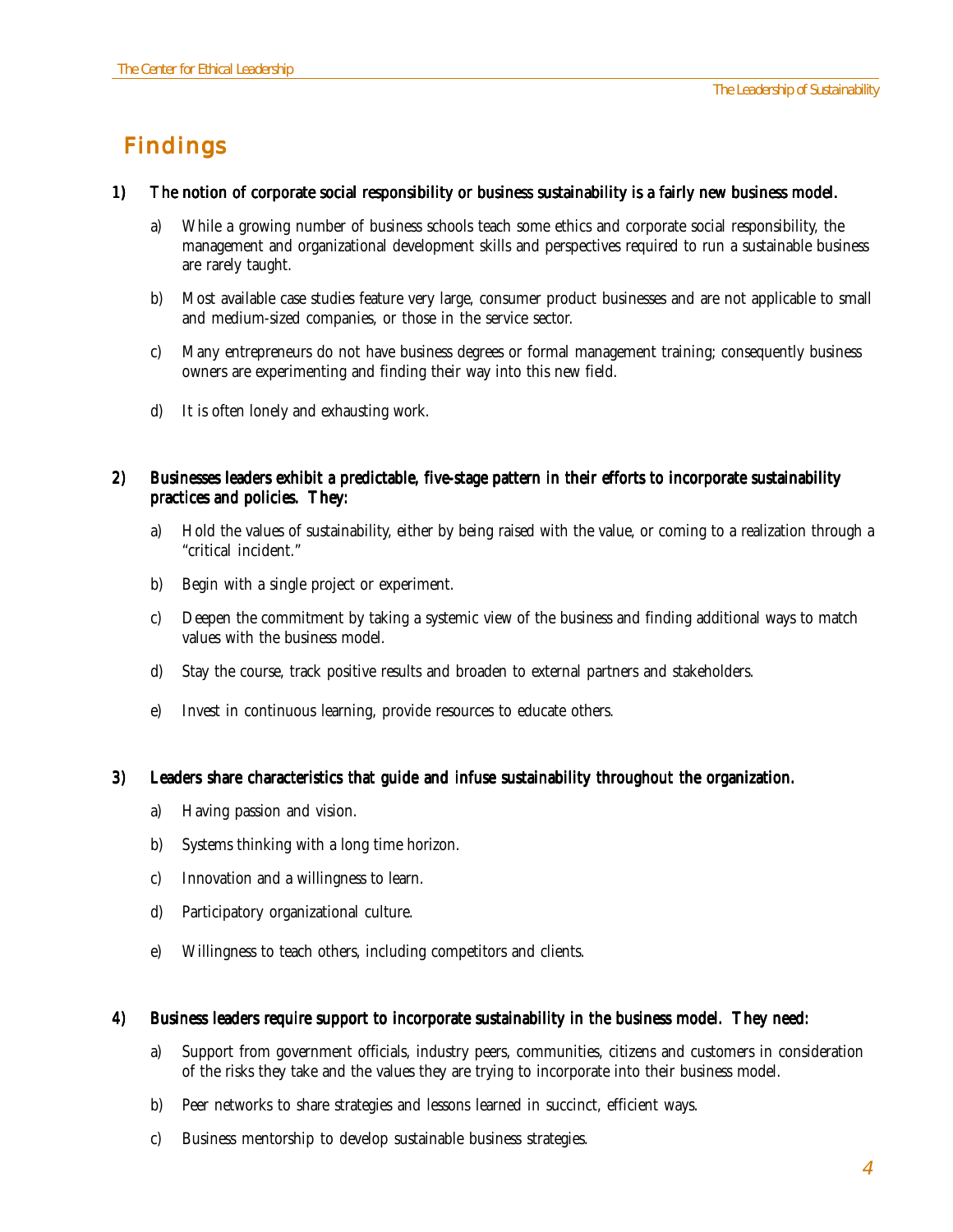- d) Relevant case studies.
- e) A voice or platform in the business community to educate others.

## **Study Participants**

- ! Aaron Goss, Owner, Aaron's Bike Repair (bike repair shop)
- Hans Carstensen III, CEO, Aviva Life Insurance US (insurance agency)
- ! Grant Watkinson, CEO, Coastwide Laboratories (cleaning products manufacturer)
- ! Dr. Ross Fraker, Owner, Greenlake Dental Care (dentist)
- ! Jason Finnis, CEO, Hemptown (hemp clothing manufacturer and distributor)
- Mary Sierchio, Owner, Lake City Florist (florist)
- Bert Gregory, CEO, Mithun (architects)
- Jeff Mendelsohn, CEO, New Leaf Paper (paper and printing)
- ! Rob Safrata, CEO, Novex Couriers (courier service)
- ! Michelle Rupp, Owner, Nowogroski Rupp (insurance agency)
- ! Tracy Wolpert, CEO, PCC Natural Markets (grocery store)
- ! Mary Morrison, CEO, RE-Sources/RE-Store (building supplies, environmental education)
- Dale Baugh, Director of Process Improvement and Resource Development, Todd Pacific Shipyards (ship builders)
- Steven Villegas, CEO, Utilikilts (kilt manufacturers and distributors)
- ! Connie Stone, Owner, Wild Mountain Café (restaurant)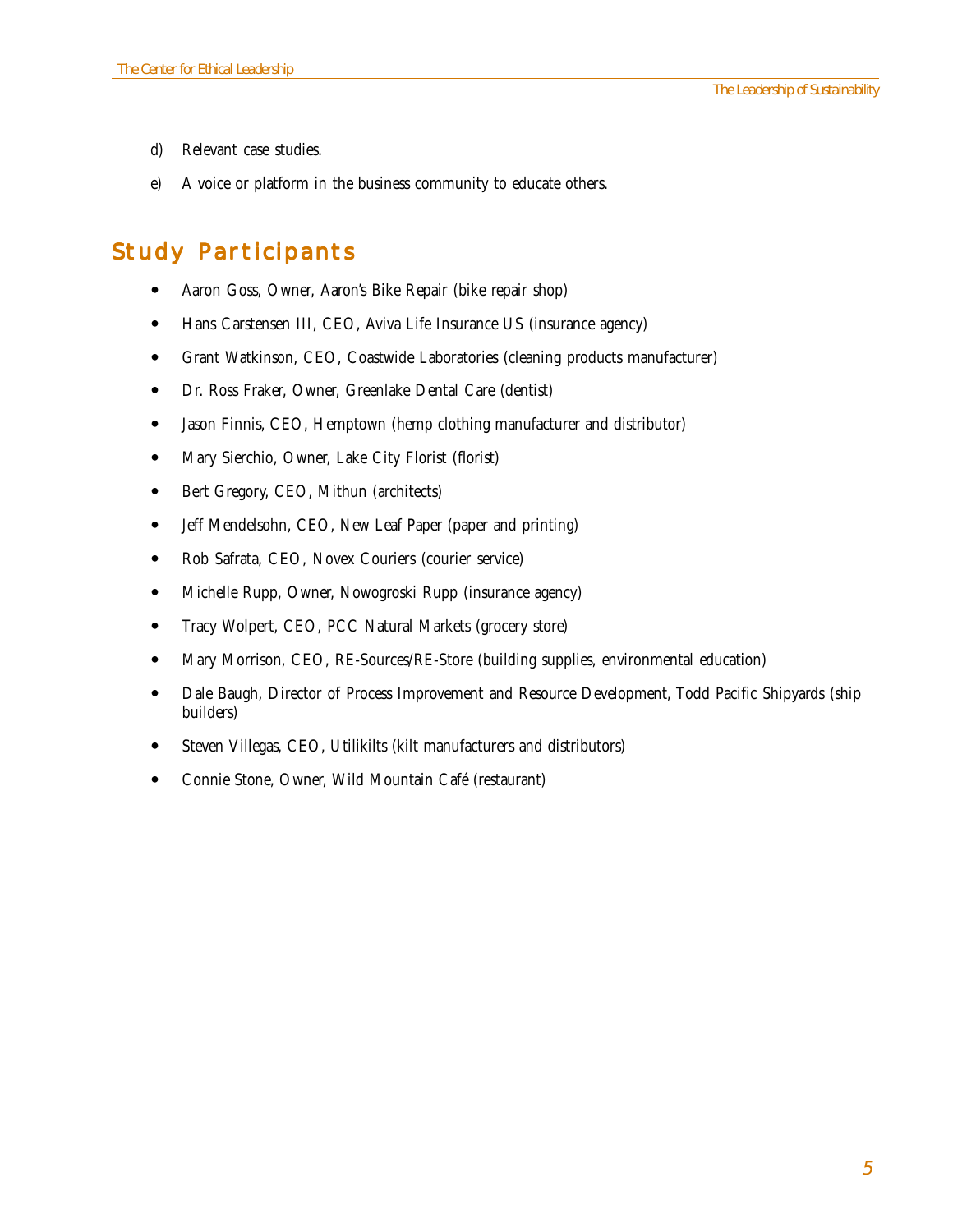# **The Leadership The Leadership of Sustainability**

In 1987 the United Nations Brundtland Commission adopted a formal vision for sustainability as "development that meets the needs of the present generation without compromising the ability of future generations to meet their own needs." Unlike many current and past practices that damage eco-systems or overlook human rights in the race for "progress," sustainability provides a new paradigm that allows humans to live and work in ways that can be maintained for decades and generations without causing harm or depleting environmental, social and economic resources.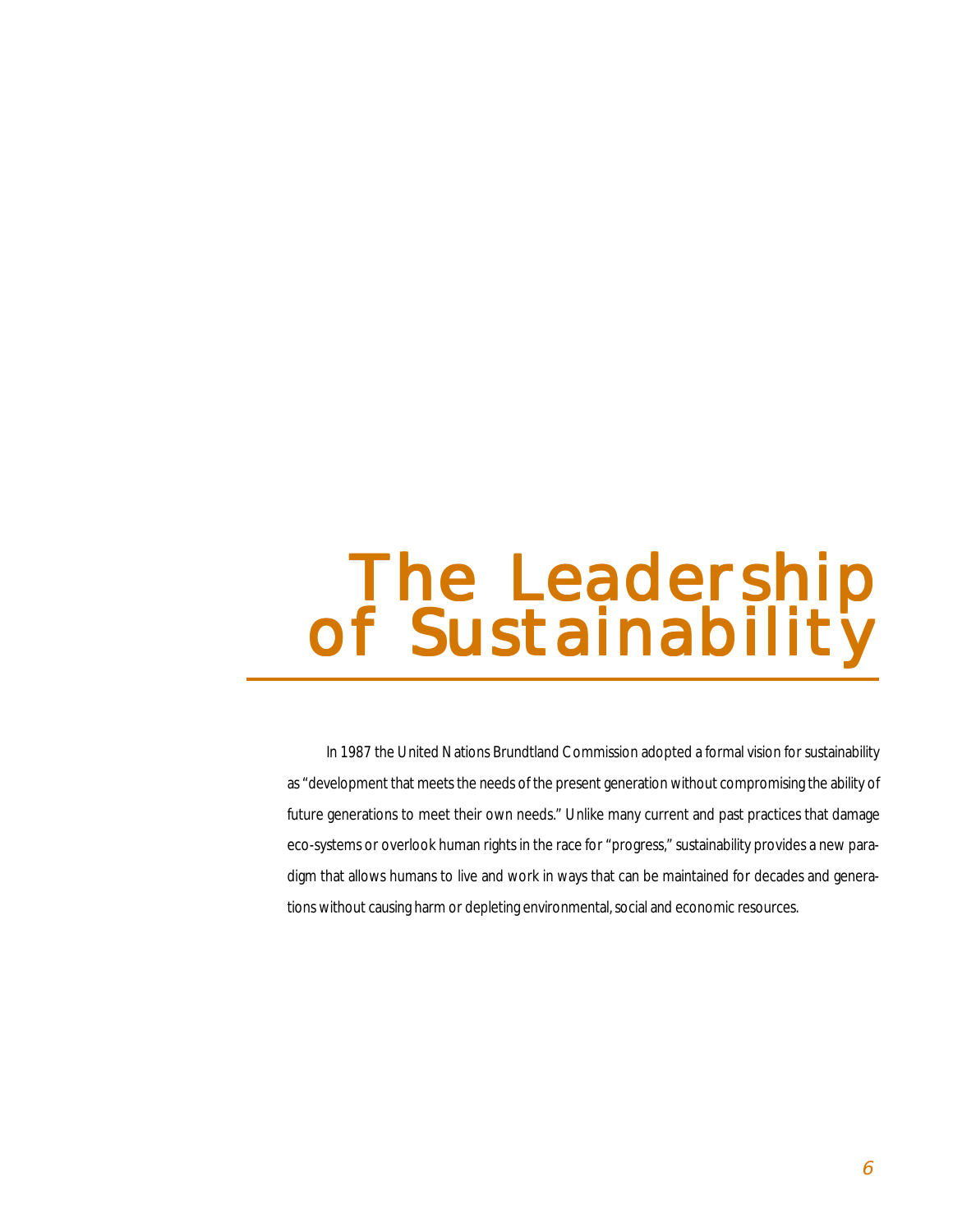Government approaches to sustainability tend to be focused on the stewardship of land and public policy. Efforts frequently include transit alternatives, anti-sprawl strategies, environmental justice and health decisions, attracting and retaining locally owned businesses, and urban revitalization projects such as streetscaping and land restoration.

Ultimately, the success of sustainable development requires business sector involvement. Corporate approaches to sustainability tend to focus on projects that impact the bottom line: minimizing waste, incorporating energy alternatives or developing environmentally friendly products and processes.

In recent years, corporate sustainability has gathered momentum in boardrooms across the country through a convergence of pressures from employees, investors, customers and citizens, governments and non-governmental organizations. Expectations from these stakeholders shaped by current and future environmental and social forces such as climate change, the effects of pollution on public health, water availability, scarce energy resources, social inequities and eroding trust in institutions, are forcing organizations to take a different, more sustainable approach to doing business.

Leaders are responding by reshaping their business models around what is called the "triple bottom line" – meaning measuring success not only by financial profit, but in balance with environmental stewardship and social equity.

### **Purpose of the Project**

The Center for Ethical Leadership seeks to develop leadership capacity in those leading change for the common good. The interests of the common good can also be defined as economic, social and environmental justice, which maps to the sense of the "triple bottom line" in sustainability. The triple bottom line measures a company's results not solely in financial terms, but in financial, social and environmental.

In the spring of 2005, the Center for Ethical Leadership undertook a research project to determine the pattern of development in companies adopting sustainability practices. The purpose of the research was to:

- 1) Discern what steps leaders take to bring the philosophy and practice of sustainability into their operations
- 2) Understand the challenges and needs of leaders along this journey
- 3) Identify how the Center's expertise could benefit these leaders and support their process.

The Center hoped to benefit leaders and organizations practicing sustainability by offering support and expertise in leadership and change agency, particularly as businesses seek to:

! Create a vision and mobilize action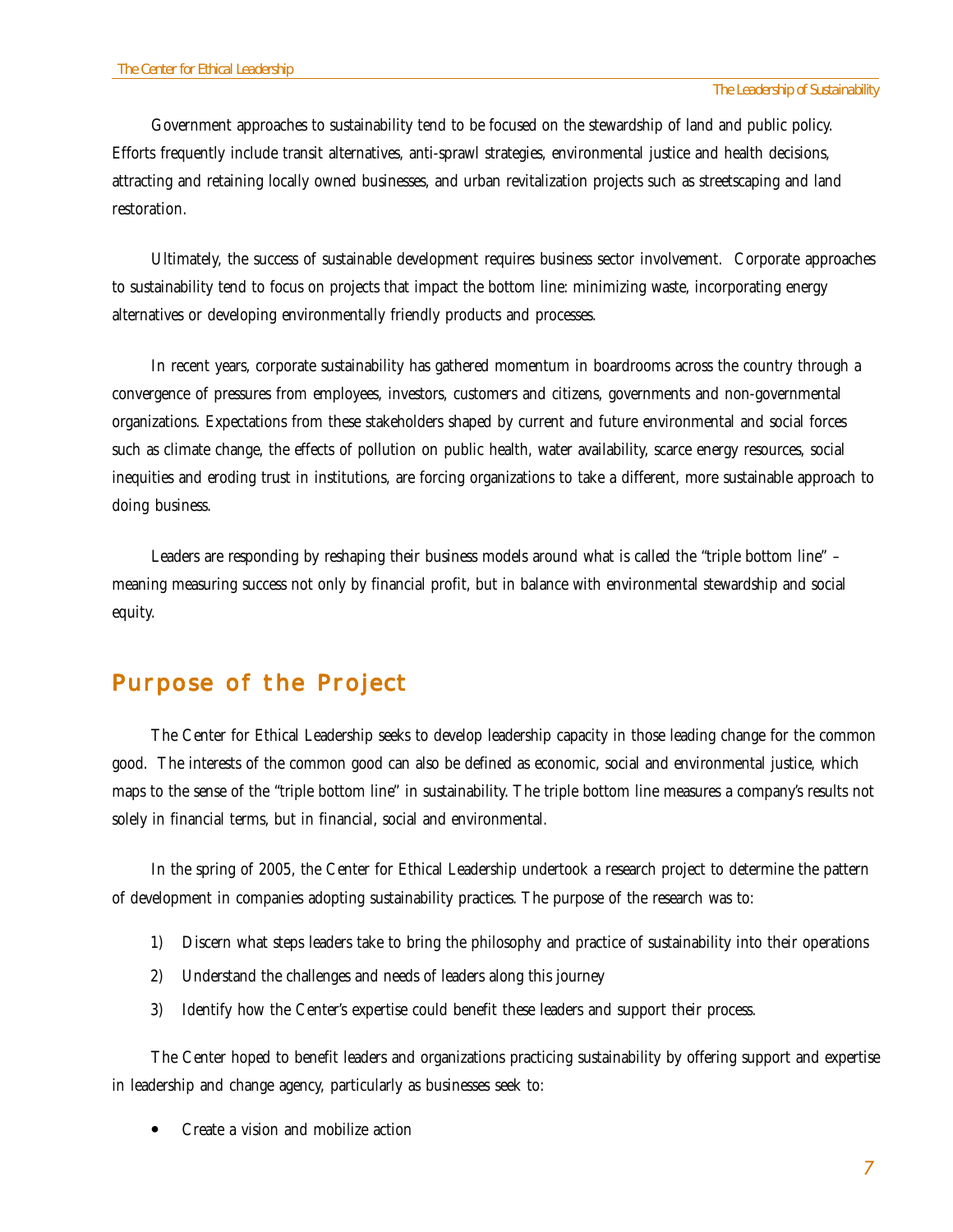- ! Build trust and nurture relationships
- ! Gain widespread public engagement and support

The Center also hoped to learn if it could contribute to the successful implementation of sustainability through its consulting services:

- ! Design and deliver tailor-made leadership programming
- ! Facilitate the exchange of ideas
- Generate hope and renewal

This paper documents the key findings from the study. Results demonstrate a need for business support in the areas of leadership development and organizational development. The Center has created a menu of programs designed to meet the needs of business leaders and organizations in the process of adopting sustainability practices (see end of report).

### **Methodology**

Pat Hughes and Kathleen Hosfeld led the project for the Center for Ethical Leadership. They selected potential interviewees from businesses involved in and/or recognized for environmental or sustainability projects. Sources included:

- Enviro Stars, Local Hazardous Waste Management Program in King County
- ! Sustainable Seattle SCOLA (Sustainable Community Outstanding Leadership) Awards
- ! Seattle Chamber of Commerce BEST (Businesses for an Environmentally Sustainable Tomorrow) Awards
- ! Participants at the October 2005 NBIS (Network for Business Innovation and Sustainability) Conference
- Personal and professional connections

A written invitation to participate in the study was mailed to 30 business owners or managers, followed with an email requesting a 60-minute interview. Fifteen individuals in small, medium and large sized businesses were interviewed. Most of the companies were privately held. Interviews were conducted in person or via phone conference.

- ! Aaron Goss, Owner, Aaron's Bike Repair (bike repair shop)
- Hans Carstensen III, CEO, Aviva Life Insurance US (insurance agency)
- ! Grant Watkinson, CEO, Coastwide Laboratories (cleaning products manufacturer)
- Dr. Ross Fraker, Owner, Greenlake Dental Care (dentist)
- ! Jason Finnis, CEO, Hemptown (hemp clothing manufacturer and distributor)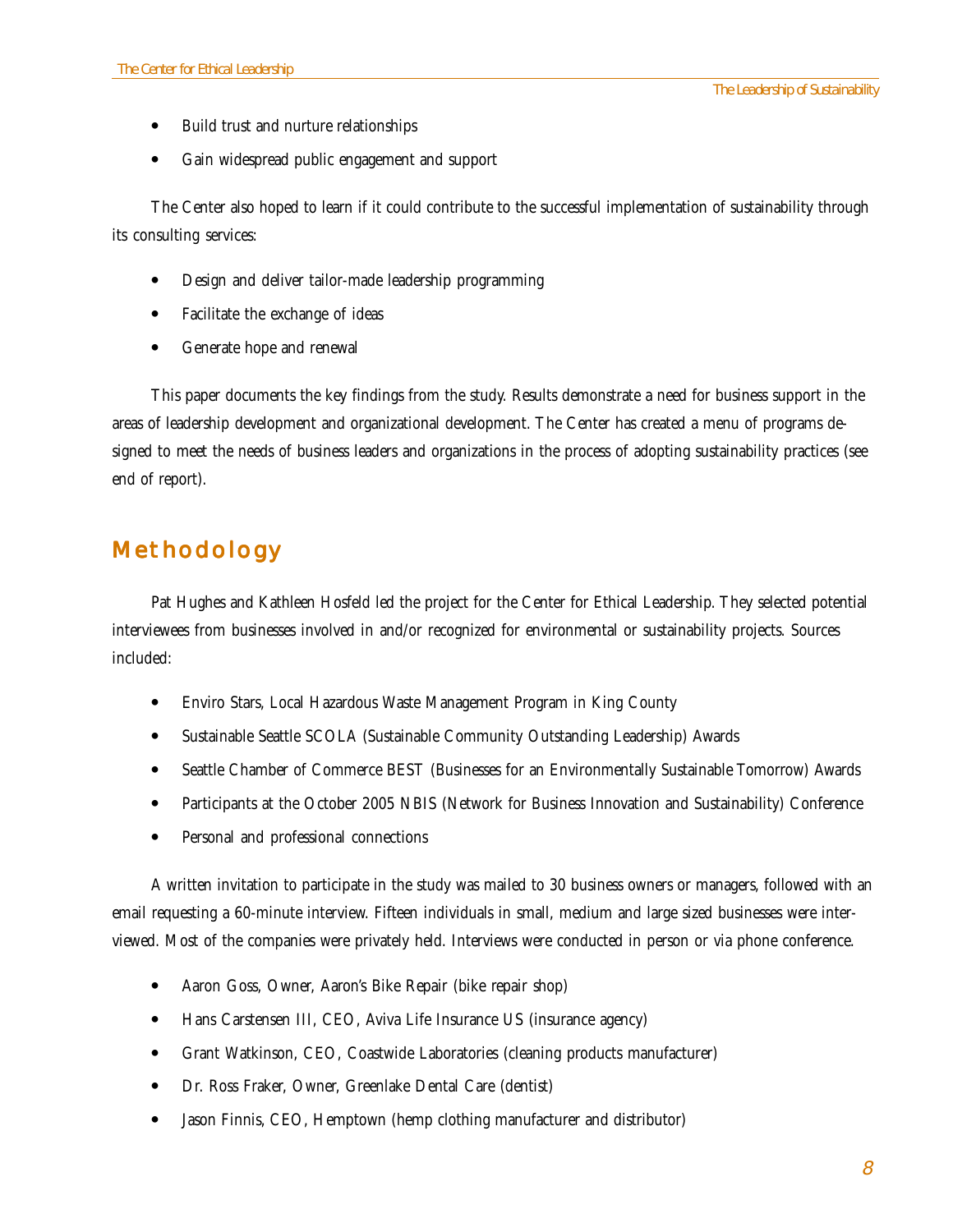- ! Mary Sierchio, Owner, Lake City Florist (florist)
- ! Bert Gregory, CEO, Mithun (architects)
- Jeff Mendelsohn, CEO, New Leaf Paper (paper and printing)
- Rob Safrata, CEO, Novex Couriers (courier service)
- Michelle Rupp, Owner, Nowogroski Rupp (insurance agency)
- ! Tracy Wolpert, CEO, PCC Natural Markets (grocery store)
- ! Mary Morrison, CEO, RE-Sources/RE-Store (building supplies, environmental education)
- ! Dale Baugh, Director of Process Improvement and Resource Development, Todd Pacific Shipyards (ship builders)
- ! Steven Villegas, CEO, Utilikilts (kilt manufacturers and distributors)
- ! Connie Stone, Owner, Wild Mountain Café (restaurant)

Interview questions (see Appendix I) were designed to track the individual's experience with sustainability, leadership style, lessons learned throughout their process, and next steps for them and the sustainability movement in general.

Finally, we studied and collated the responses, and discerned a five-stage development pattern, leadership characteristics, and other trends and observations. These were initially shared with Center's staff and board in May 2005, then at a public seminar in June 2005.

### **Findings**

The research illustrates that the process of adopting sustainability into business operations is very much a young field. The notion of corporate social responsibility or sustainability has been around by that name for only 15-20 years and sustainability as a business model is fairly new.

- ! While a growing number of business schools teach aspects of ethics and corporate social responsibility, the management and organizational development skills and perspectives required to run a sustainable business are rarely taught.
- ! Most available case studies feature very large, consumer product businesses that are not applicable to small and medium-sized companies, or those in the service sector.
- ! Many of the entrepreneurs interviewed do not have business degrees or formal management training.
- ! Consequently business owners are experimenting and finding their way into this new field. It is often lonely and exhausting work.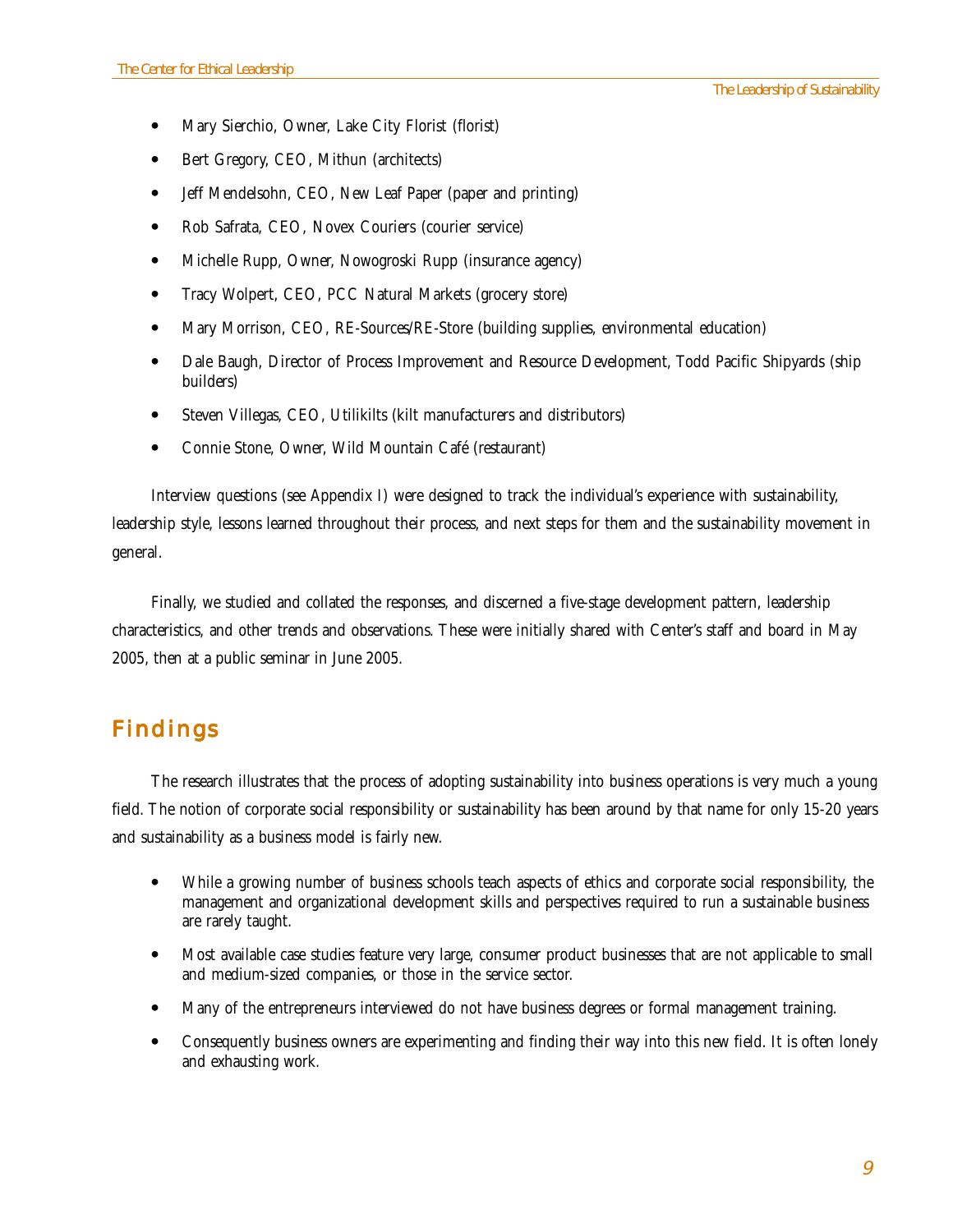The Center for Ethical Leadership hopes that the Five-Stage Sustainability Development Pattern will help business leaders by making visible the inevitable stages of adopting sustainability so they will be better prepared to meet them. We also hope that this development pattern is used for planning, mitigating challenges and seeking opportunities.

### **Findings: Five-Stage Sustainability Development Pattern**

### **Bert Gregory, CEO of Mithun:**

"It (the commitment to sustainability) is passion and values driven. The role of the leader is to keep sustainability at the forefront of the conversation always, have protocols for discussing it and financially supporting it. Create passion and remove obstacles, give it the time, provide educational opportunities to get smart. You have to make sure the ROI (return on investment) is there, but at the end of the day, it's about values."

**Stage 1: Hold the values of sustainability.** The leaders interviewed represent two different paths of coming to sustainability: most were raised with the values, while others came to a realization of the need for sustainability through what the Center calls a "critical incident." Regardless of the path taken, the key message is that the leader must possess the values of and passion for sustainability, or the effort will not succeed.

Several interviewees were raised in families that spent time outdoors, camping, hiking, hunting or farming, by parents who instilled the values of not wasting, not polluting, and respecting other forms of life. Some recalled being impacted by photographs of "Spaceship Earth" taken by astronauts from the first flight in space; others recalled heightened awareness around human rights issues in the 1960's and 1970's.

For those who had a change of heart later in life, they typically experienced a "critical incident" during spiritual or personal development

| <b>Stage</b>                 | Stage 1<br><b>Values</b>                                                                | Stage 2<br>Action                              | Stage 3<br>Deepen                                                                           | Stage4<br>Sustain                                                                                            | Stage 5<br>Learning/<br>Advocacy                                     |
|------------------------------|-----------------------------------------------------------------------------------------|------------------------------------------------|---------------------------------------------------------------------------------------------|--------------------------------------------------------------------------------------------------------------|----------------------------------------------------------------------|
| <b>Key</b><br><b>Element</b> | Awareness                                                                               | <b>Experimentation</b>                         | Systems<br>Thinking                                                                         | Resource<br>Commitment                                                                                       | Sharing                                                              |
| <b>Steps</b>                 | Develop will to<br>take action<br>• live from values<br>respond to<br>critical incident | Begin with single<br>project or<br>experiment. | Explore implications Commit to<br>of sustainability for<br>all operations and<br>decisions. | comprehensive<br>plan with resource<br>allocation (man-<br>agement focus,<br>money), tracking,<br>reporting. | Leadership and<br>advocacy in<br>industry; continu-<br>ous learning. |

### **Five Stage Pattern of Sustainability Leadership**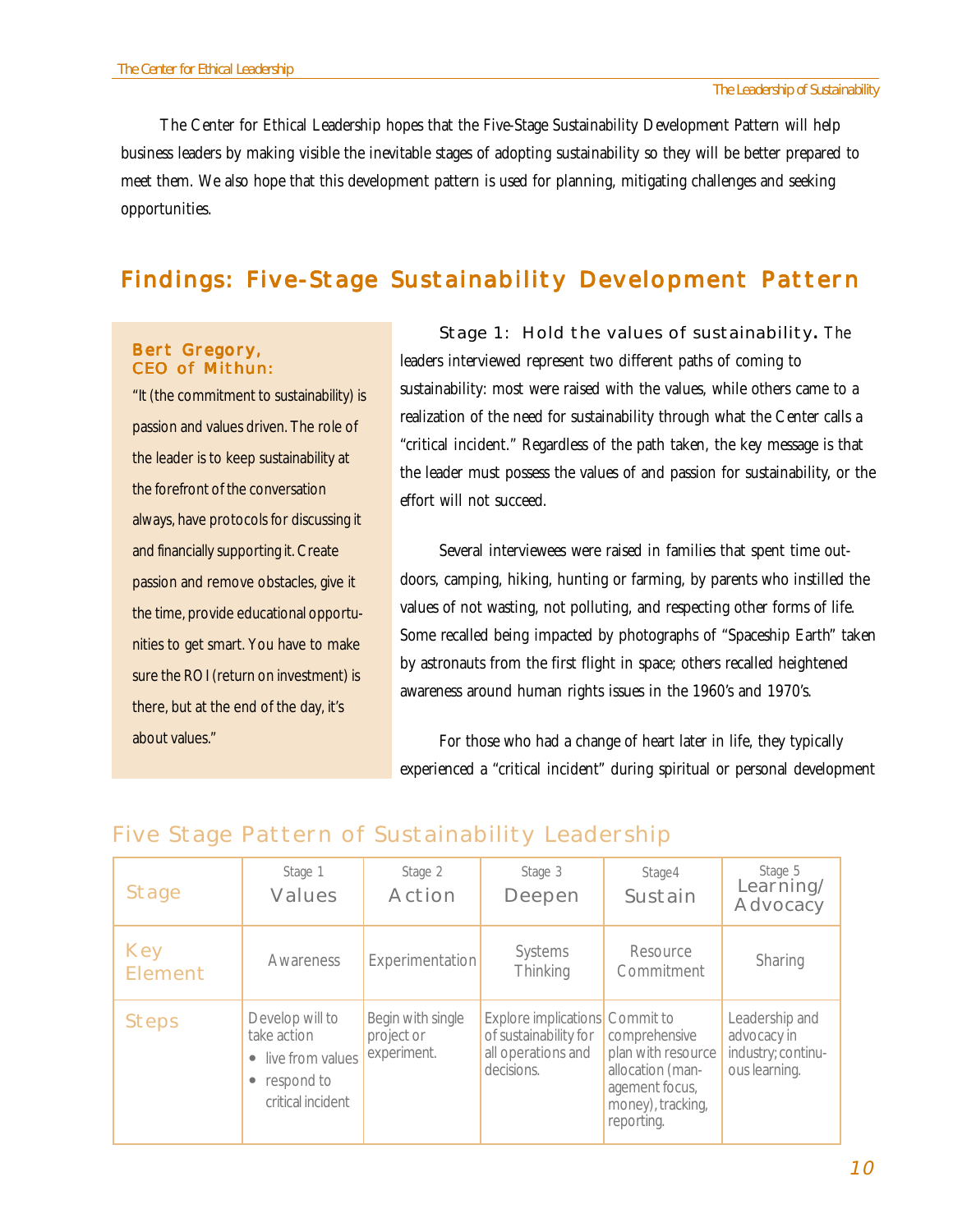### **Connie Stone, owner of Wild Mountain Café:**

"It's just a matter of wanting to do it and starting somewhere. Pretty soon it won't be a matter of values; we'll require it just for our continued existence on this planet. We don't have endless quantities of trees and gasoline."

### **Aaron Goss, owner of Aaron's Bike Repair:**

"The whole business of getting people out of their cars and onto a bike is environmentally friendly. I also fix people's bikes so they don't have to get new ones. I save resources and reuse them. It's amazing how many people think they need a new part when all they need is a good repair."

retreats, college programs, or volunteer work that caused a shift in their perspective. Others met a mentor who had a significant influence over their thinking. All who experienced this shift could point to a precise moment of awareness and a consequent urge to take action in a new way.

### **Insights into Stage 1:**

- ! Younger owners, managers and employees seem to come "hard-wired" to think about sustainability. This factor has implications for recruitment and retention, as many young employees will choose to work for what they perceive to be "cutting edge" organizations that match these values.
- Neither older nor younger managers have perfected the approach of aligning businesses with sustainability; neither has *the* model. All leaders are seeking ways to be more effective and knowledgeable.
- Both older and younger owners and managers expressed the need to sharpen their leadership skills and learn ways to better manage the process.

**Stage 2. Begin with a single project or experiment**. Many business leaders venturing into sustainability like to see the proof of return on investment (ROI) before they begin, but those interviewed often did not take a comprehensive approach. They began with a single idea or experiment. The key message is to start small and build gradually.

Smaller businesses (Lake City Florist, Aaron's Bike Repair, Wild Mountain Café) tended to start with recycling, often responding to financial incentives offered by city or county programs. Other businesses responded to regulatory concerns, such as removing amalgam waste from dental offices and treating run-off water at industrial sites (Greenlake Dental, Todd Pacific Shipyards).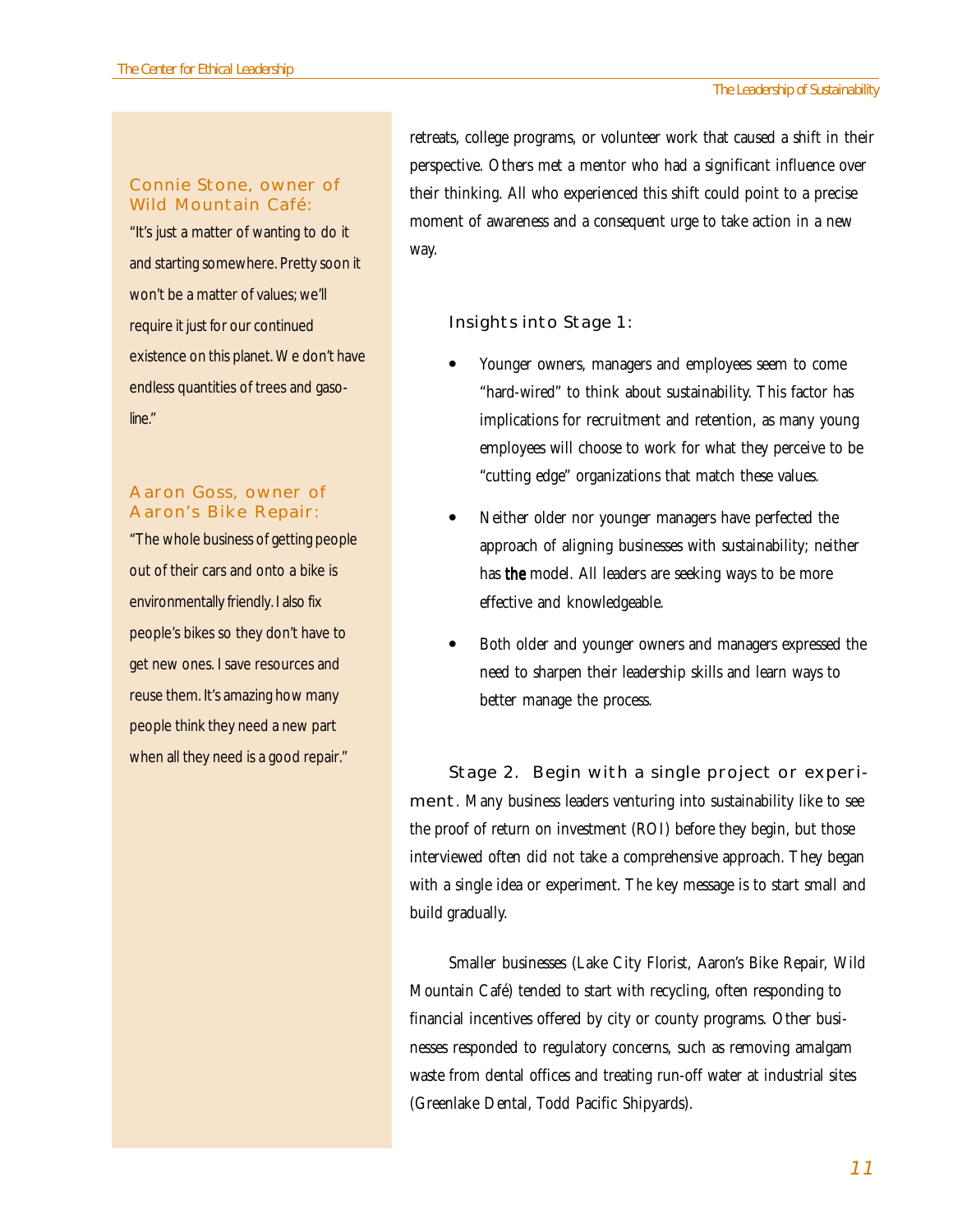### **Rob Safrata CEO of Novex Couriers:**

"I started with our major polluter – cars – and decided to switch all 100 drivers to hybrid vehicles. Then I got to wondering about other business operations - what toxins are in the building, what kind of coffee do we use, and where does the garbage go? Once one thing was on the table, everything got put on the table."

### **Jeff Mendelsohn CEO of New Leaf Paper:**

"In our first conversation with a mill we lacked legitimacy. I was a 20-year-old guy telling a mill how to make paper, and there are market dynamics with how receptive the mill will be. When we started, there was a high demand for paper and mills were cocky. When we got a big job with Hewlett Packard, they started listening. Then when the market softened, all the doors flew open for us."

Large businesses often offered one sustainable product or service, such as toxic-free cleaners, hybrid car-based courier service or greenbuilding design, and became industry leaders in the process of delivering this new product or service (Coastwide Laboratories, Novex Couriers, RE-Store, and Mithun). Other large business leaders took a more comprehensive approach from the outset, attempting to match personal values with an entirely new business opportunity. New Leaf Publishing, Hemptown, PCC and Utilikilts were founded specifically to serve the growing sustainability market.

### **Insights into Stage 2**

- ! A business case for the pilot project is helpful, but not critical. Many leaders adopted sustainability practices based on personal values rather than a specific profit strategy.
- ! Keep it simple. Look for "low hanging fruit" and strive for an early success.
- The sustainability movement is exploding, but there are no standards yet. This makes sustainability appealing yet difficult for businesses to claim or to categorize their efforts in a standard format.

**Stage 3: Deepen the Commitment**. In this stage, personal integrity causes the leader to look at the whole system of their business and find other ways to incorporate sustainability. The key message here is that adherence to core values and skill in systems thinking advances the sustainability journey.

Regardless of where they began, these business leaders found ways to go beyond the initial incentives, innovations or regulations to implement more practices over time. Often the initial project paid off financially before they thought about other opportunities. To broaden the initiative, leaders engaged stakeholders, identified and addressed obstacles, and often got external help from peers or consultants. This stage demonstrates a movement from experimentation to readiness for adopting systems thinking within the business.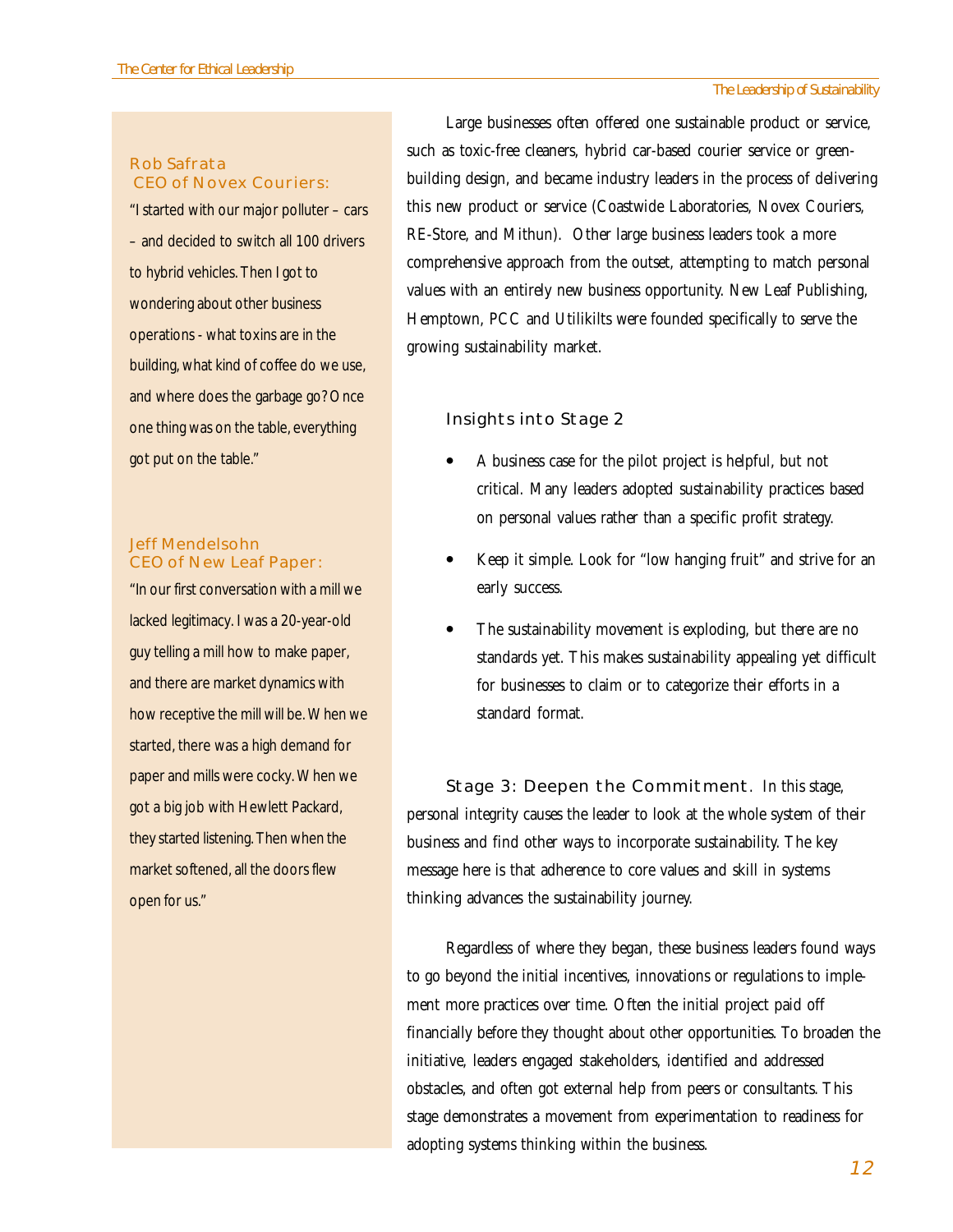### **Insights into Stage 3:**

- ! The best approaches are top-down *and* bottom-up, using ideas and energy from all employees, matched with a commitment from top leadership.
- ! Businesses need to establish legitimacy to be respected for this new approach.
- Patience is required, in terms of waiting for initiatives to play out and show results, and in taking a systems approach.
- ! Timing is important. The sustainability options available to a business are constantly changing and growing. With new technologies and wider acceptance, what was impossible a year ago may be possible today.

**Stage 4: Track positive results on the initial project and broaden the effort to external partners and stakeholders.** The key message at this stage is to stay the course and include other innovative thinkers and doers.

Our research, and the research of others into the leadership of sustainability, found that a shift of leadership and governance must occur to fully engage the values of sustainability. This shift moves the organization from an environment where the values of sustainability are held only by the owner or CEO, to a culture where sustainability becomes everyone's job. This typically occurs as a cultural shift that moves the organization towards more collaborative, shared leadership. The owner or CEO builds engagement among employees and external partners, and transitions some measure of "ownership" of sustainability to them over time.

Initially, however, sustainability is championed by the owner, who frequently "stands in the lonely place" of leadership – holding to the vision in the face of more traditional thinking. Many reported being exhausted and disheartened by comments from peers and the public who misunderstood their purpose.

### **Insights into Stage 4:**

- ! Hard decisions are required to stay the course and maintain values in the face of market, client and shareholder pressure.
- ! Align the business with "familiars" business partners with similar values and models. These can provide a steady source of suppliers or distributors while the initiative gains economies of scale, stakeholder support and market acceptance.
- ! Make sustainability everyone's job, not a separate office. The more integrated sustainability is in the organization, the more successful the initiative(s) will be.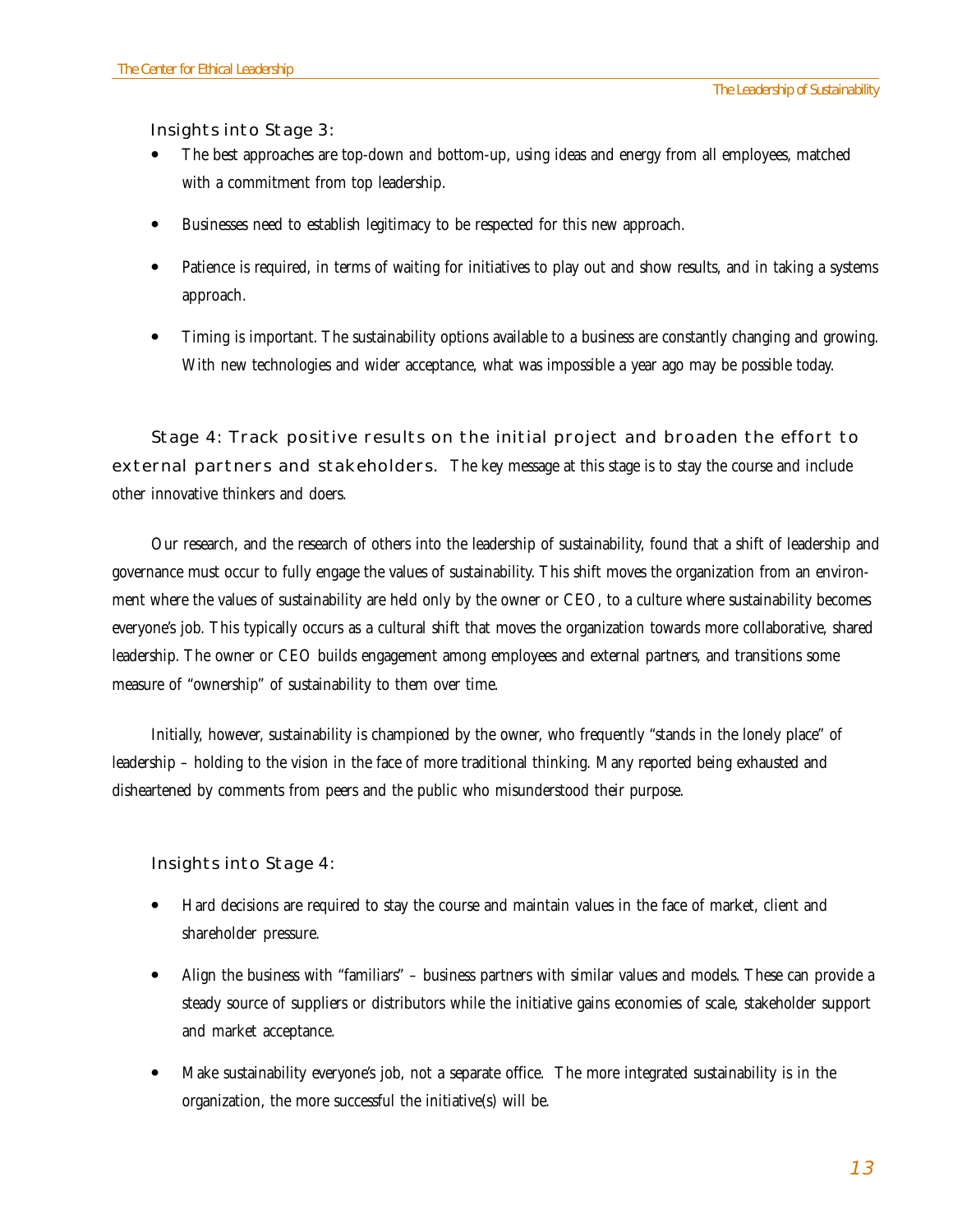### **Grant Watkinson, CEO of Coastwide Labs:**

"We'd been recycling for some time, but I didn't realize how poorly we were doing it until Rick (Woodward) went dumpster diving. Now we've reduced our waste stream big time. We've made a number of our people extremely proud of the company because of its commitment to non-toxic products, and instead of just being here, they're re-energized. That is a recruiting advantage and it comes back to us financially, too."

### **Tracy Wolpert, CEO of PCC Natural Markets:**

"Some consultants wanted to do an overall assessment, but I didn't want to get a big book that just sat on the shelf. We wanted to see how it looked on the ground, how it matched our members' expectations. One consultant told us that we'd do better if we carried (commercial items) like Cheerios. But we didn't do it. Our members rely on us for certain products."

- ! Don't wait for government or association leadership. These groups often see their role as protecting members and conserving the status quo and are therefore unwilling to champion new efforts until they are proven financially viable or publicly popular.
- Being the leader is exhausting and unrewarding at times. Leaders who stick their necks out and take risks are frequently "cut down" by the public or peers, a phenomenon sometimes called the "Tall Poppy Syndrome."

**Stage 5: Engage in Continuous Learning and Educate Others**. The new field of business sustainability is constantly unfolding and leaders must stay current with the knowledge and share what they know with others. The key message is that leaders must make time and create ways to educate themselves and others.

In the study, every business leader acknowledged his or her unique role as a mentor and change agent in their organization and industry. They also recognized the need to deepen their expertise. They welcomed opportunities to attend conferences to speak on or learn more about sustainability, and they created formal methods to educate employees, clients and shareholders. Their passion for change was often so compelling they willingly shared business models and product ideas with competitors.

### **Insights into Stage 5:**

Sustainability is an investment that pays for itself over time. By this stage, business leaders often make a commitment to a large-scale Business Case that incorporates sustainability as a central business strategy. They measure success, using the PPP (People, Planet, Profits) scorecard, triple bottom line or other similar tool.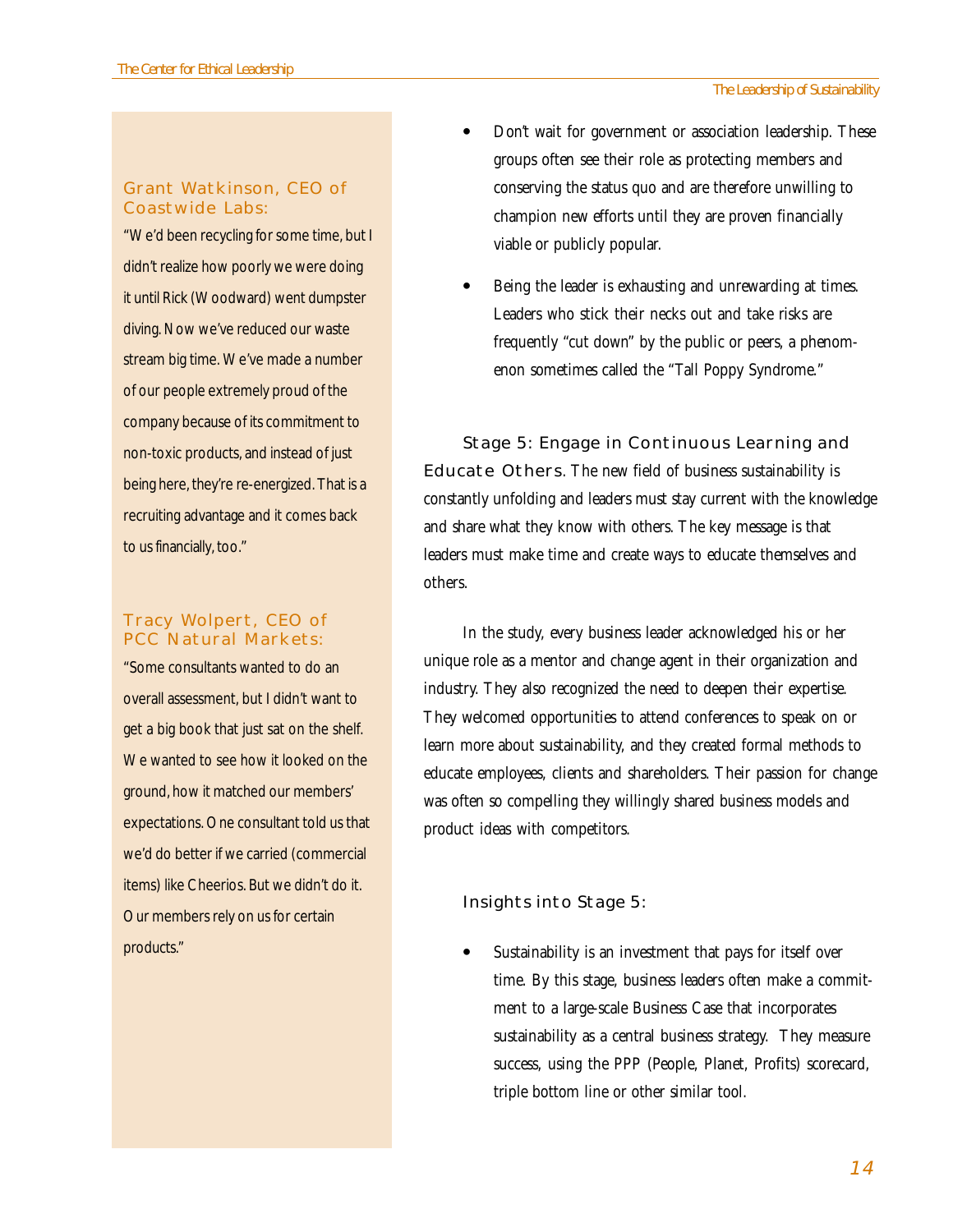### **Grant Watkinson, CEO of Coastwide Labs:**

"I talk about sustainability with the staff and why we should pay attention to it. At our annual sales meeting someone asked, 'Can this be copied by competitors?' I said 'Yes, but don't worry because by that point, we'll be somewhere else because we're continuing to innovate.'"

- Leaders are advised to tell your story, celebrate success, and walk your talk as much as possible. This is especially true in markets where sustainability is growing in popularity and consumers and citizens are beginning to expect businesses to participate in sustainability efforts.  $\bullet$
- Seek formal recognition through awards, conferences and papers. This encourages the business to codify their efforts and share them with others, thereby growing their recognition as leaders and their contribution to the field.  $\bullet$
- Seek out peers and support those who are doing it with encouragement and incentives.  $\bullet$

# **Findings: Leadership Characteristics**

The leaders interviewed were diverse in terms of age, gender, business experience, geographical location and education. However, they shared important leadership characteristics, which suggests that guiding sustainability through an organization requires a distinctive type of leadership. These characteristics include: 1) having passion and vision, 2) thinking systemically with a long time horizon, 3) encouraging a participatory organizational culture, 4) modeling a willingness to learn, and 5) teaching others, including the competition.

### **Leadership Characteristics**

Leaders of organizational change toward sustainability demonstrate these characteristics.

| <b>Visionary</b>         | Visionary and passionate about sustainability; vision and passion must come<br>from top management for sustainability to take hold.                                                     |
|--------------------------|-----------------------------------------------------------------------------------------------------------------------------------------------------------------------------------------|
| <b>Systems Thinker</b>   | Think "outside the box," see the synergistic or leverage potential in relation-<br>ships throughout the organization, and take a long-term view of the benefits<br>of change.           |
| Innovator                | Embrace in learning and innovating new solutions, strategies.                                                                                                                           |
| Collaborator             | Shift culture away from top-down decision-making towards increasingly<br>collaborative, participatory culture where sustainability and other key initia-<br>tives are "everyone's job." |
| <b>Educator/Advocate</b> | Liberally share learning about sustainability with clients and competitors; do<br>not hoard information for "competitive advantage."                                                    |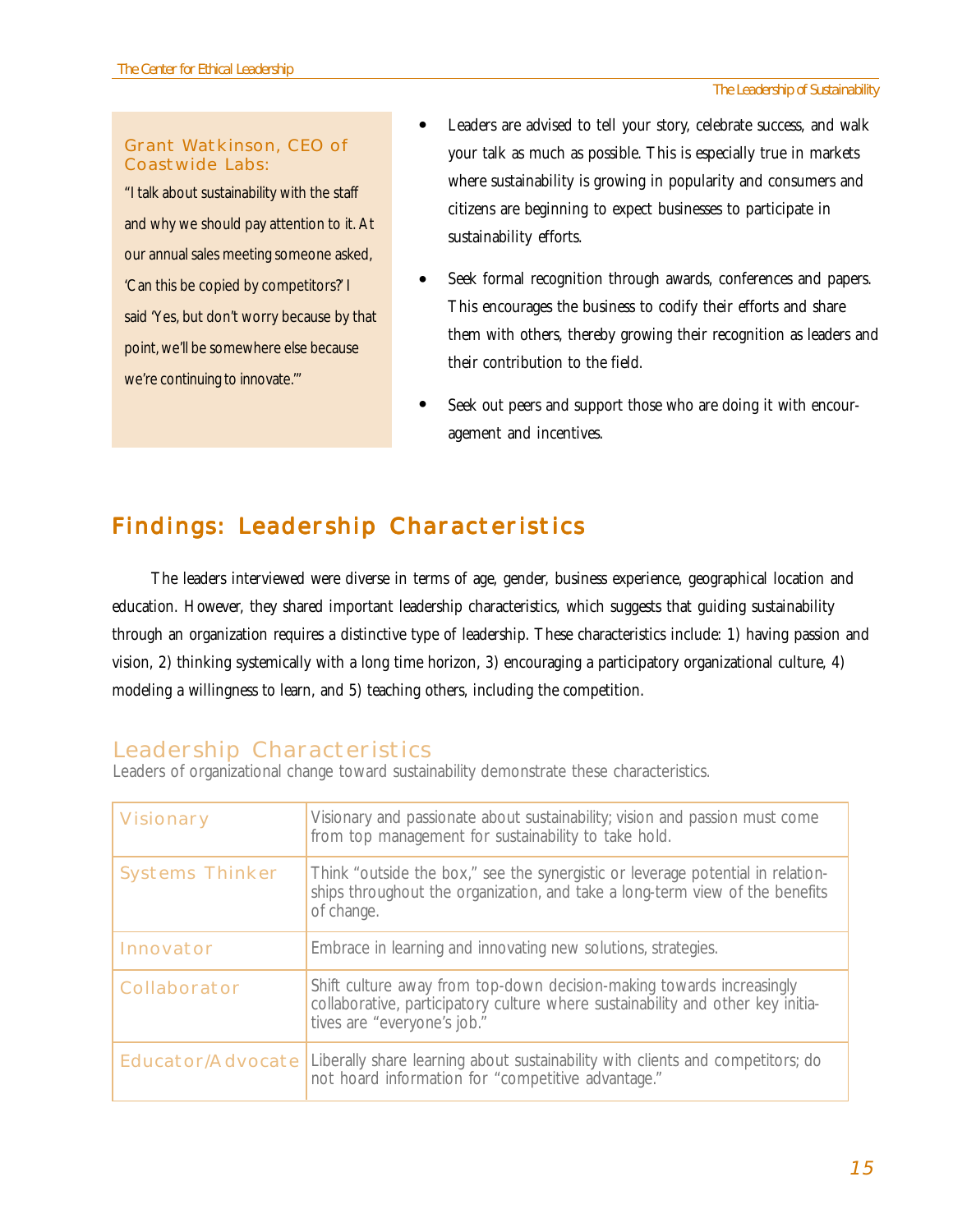### **Michelle Rupp, CEO of Nowogroski Rupp**

"Jonathan Deming said the only appropriate context for work is joy – and joy is following your bliss. My passion is to create a work setting that allows everyone to express their passions."

### **Dr. Ross Fraker, owner of Greenlake Dental Care:**

"I worry if we are looking far enough ahead. How do we promote sustainability as a good and natural thing? How do we help people be aware to how close they are to doing good things for the environment, that it only takes a few changes here and there, and they would make a big difference?"

### **Jason Finnis, CEO of Hemptown:**

"My vision is to go 'dirt to shirt' in one location. So we are building North America's first hemp processing mill in Craik, Saskatchewan. It will be geo-thermal heated, with a wind-mill that generates electricity. The town of Craik is a forward-thinking town of 400 people that wants to be a sustainable community, and we are part of that long-term vision."

#### **Bert Gregory, Mithun:**

"Designing REI's flagship store in Seattle put us in a position where we could do the research and be paid while doing it. It was our Ph.D. program in resource efficient design. Now we are educated and can offer it to clients in the form of choices."

#### **1) Having Passion and Vision**

All of the leaders interviewed agree that if sustainability isn't a passion of the "boss" or leadership team, it simply won't happen. The passion for sustainability is driven by a clear sense of values and the ability to motivate others to embrace change as a possibility, not something to be feared.

Hans Carstensen III of Aviva Life Insurance U.S.: "Our chairman is the very colorful Pehr Gyllenhammar, the former CEO of Volvo, and a very energetic man in his mid-70's. He is committed to being a leader in the industry and world in this area. He's a bull-dog when it comes to this stuff."

### **2) Systems Thinking with a Long Time Horizon**

Sustainability requires leaders to organize the knowledge and expertise within an organization in new ways. "Systems thinking" – where the leader considers the relationships between segments of the business and how to leverage those relationships – requires a different strategy than "business as usual." Thinking systemically means the business leader is looking for cross-functional, cross-departmental collaboration, and ways to work with the value chain, life cycle costs, technologies, suppliers, customer issues, and employee contributions simultaneously.

Leaders who wish to promote sustainability also need to stretch their time horizon. Taking the long view is challenging for a culture that places high value on quarterly reports, and it may seem impossible to look this far out. But most business leaders interviewed are already thinking out 10, 20 or 50 years, anticipating how their products and services will be positioned for a market that will soon demand more sustainable products and service, as well as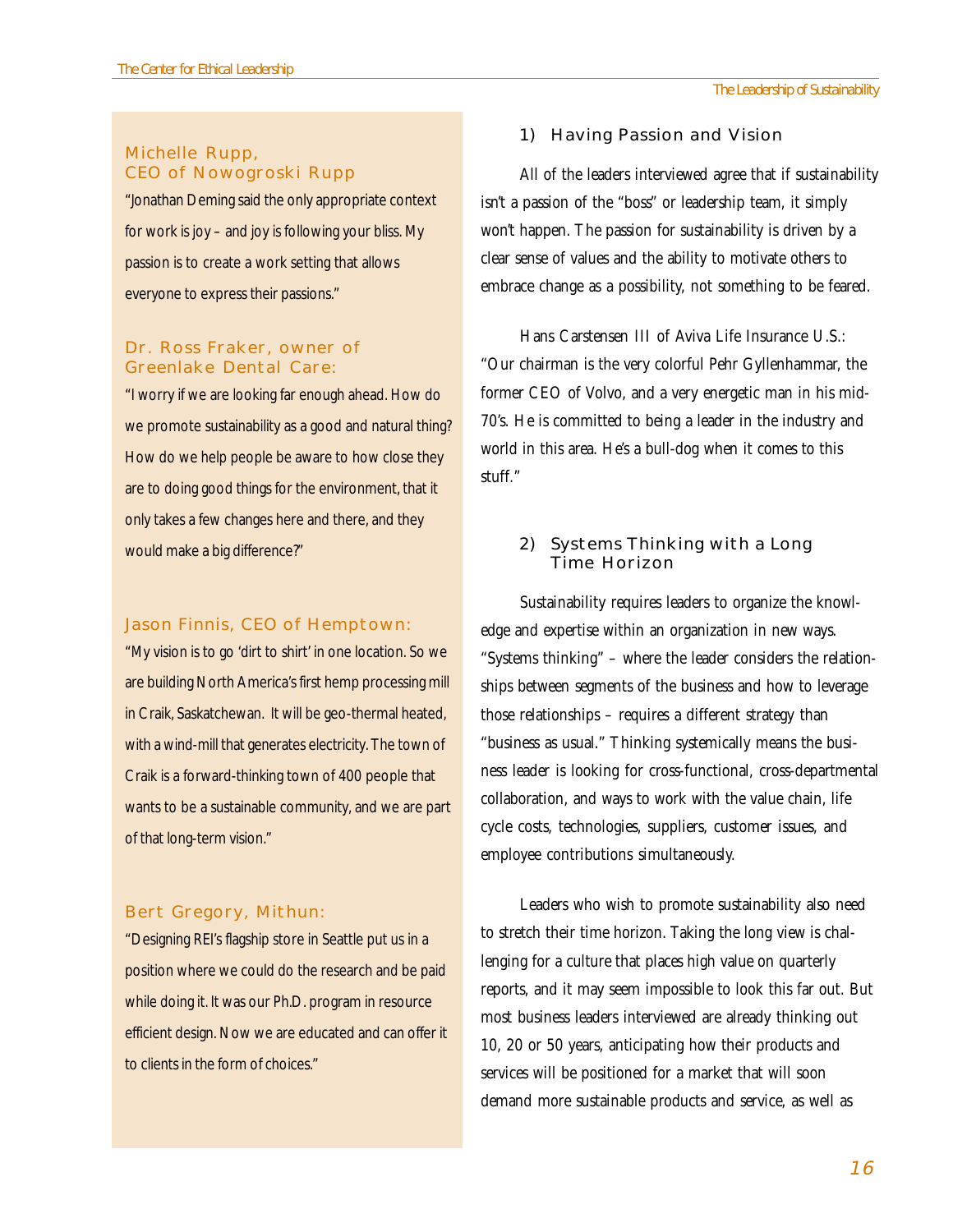### **Mary Morrison, CEO of Re-Sources/Re-Store:**

"Sustainability is about relationships. When we shut people down, we block sustainability.

"I came into a fairly hierarchical culture, but let others know I had no claims on knowing everything. I said, 'What do you think? You have an idea, sounds like you're passionate, let's put you in charge.' At first it was unnerving for them, but after the third month, they said 'wow someone is listening. I can contribute in a meaningful way.'"

### **Michelle Rupp, CEO of Nowogroski Rupp:**

"In the beginning everything was group-think. Some didn't want to do it and some thought it would be cool. They want to take responsibility, but they're afraid to take it; they want to speak up but once they do, they don't have the skills to argue their point. I've learned to balance having a structure and encouraging input within that structure."

### **Dale Baugh, Director of Process Improvement and Resource Development at Todd Pacific Shipyards:**

"Our leadership style is participatory with a strong element of servant leadership to teammates, employees and to my boss. We're in an industry that can't have unlimited innovation – we must stick to standards – but within that, the climate is positive. People feel that if they take a risk and screw up they'll get help, not criticism."

### **Jeff Mendelsohn, New Leaf Paper:**

"Our goal is to inspire, through our success, a fundamental shift in the paper industry. After we got the Harry Potter book deal in Canada, three product lines came out competing with ours. At first I growled, but then I thought, 'That's cool, that's our mission.'"

how their efforts will push the sustainability movement forward in general.

### **3) Innovation and a Willingness to Learn**

Most of what will be possible with sustainability is yet undefined, so being a learner is vital. Leaders interviewed are reading, talking with peers in the business community and following the trials and successes of other pioneers. Several have launched their own innovative products and processes.

### **4) Participatory Organizational Culture**

Most of the leaders interviewed encourage a participatory culture, including employee and stakeholder involvement, feedback and ownership. They agree this type of culture moves any change effort faster and farther than those that rely on more hierarchical forms of leadership.

Several business owners noted, however, the need for a balance. Employees often do not wish to be involved in every aspect of decision-making for the business. The leader needs to find a place along the spectrum of participatory culture that effectively engages staff and stakeholders, while allowing the leader to retain appropriate decision making authority in important areas. Typically there is a shift on the spectrum toward increased participation.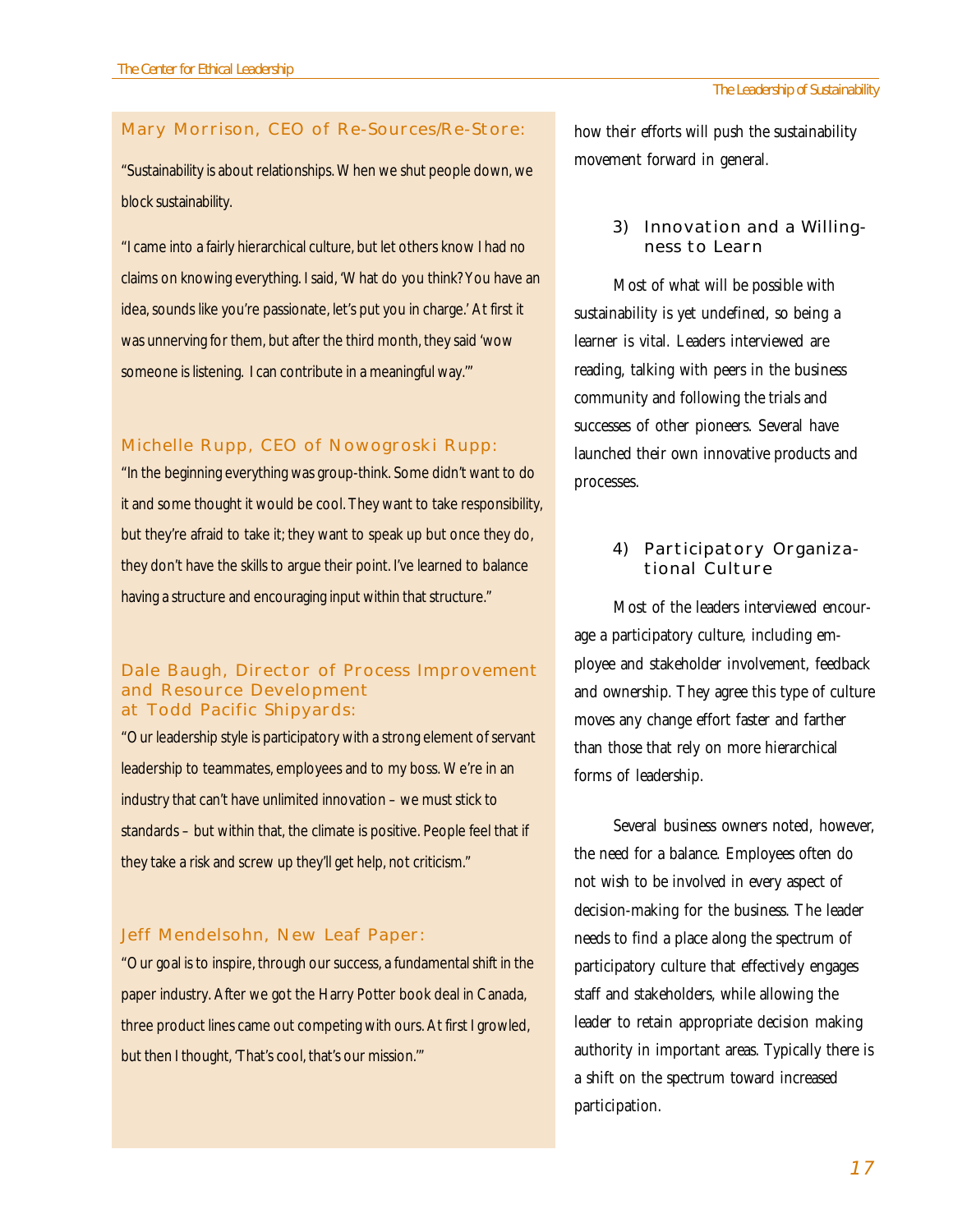### **Dr. Ross Fraker, Greenlake Dental:**

"The early amalgam separators were \$1,000 - \$5,000 per chair. I made a new one and sold it for \$300-\$500, primarily as a service to dentists in community. When you incinerate sludge with heavy metals in it, that's a real problem. Once dentists realize it's easy to fix the problem, they want to do it."

### **Steven Villegas, CEO of Utilikilts:**

 "Everybody just wants peace and to treat each other right, and our generation is not represented in the political field, so this kilt thing is a uniform of sorts. It attracts people with similar values and ideas. I want to create a new business model that's not out there yet, like a compressed pay scale. I want to be big enough that others see us as a model."

**5) Willingness to teach others, including competitors and clients. Create a "knowledge commons."**

All interviewees enjoyed sharing their enthusiasm and knowledge of sustainability and their personal journey, and saw it as their mission to educate staff and lead change in their entire industry. One term that describes the act of sharing information is a "knowledge commons" – a central clearing-house for cutting edge information. This concept is a distinct break from the more traditional behavior of withholding information. Some businesses interviewed (Coastwide, Mithun) offer Natural Step training for staff and attend conferences and events where they can share their expertise. Others (Hemptown, Novex) make their finances fully transparent to show others that sustainability is better business.

The notion of a "knowledge commons" is counter-intuitive in a competitive system. Sharing information openly, however, is one of the core principles of sustainability, without which the shift to a new paradigm will arrive much slower or not at all.

### **Findings: What Leaders Need**

The leaders interviewed expressed an interest in several actions that would help them move forward along the journey of adopting sustainability practices. Some of these are business-related, such as case studies and a relevant business model, while many others reflect the need for personal support as they take on the risky, lonely, challenging job of leadership and change agency.

**1) Support, not criticism**. Business leaders spoke . strongly about the need for support from government officials, industry peers, communities, citizens and consumers in consideration of the risks they are taking and the values they are trying to incorporate into their business. They acknowledged that often once they voiced their vision, people expected them to be perfect, or grew suspicious about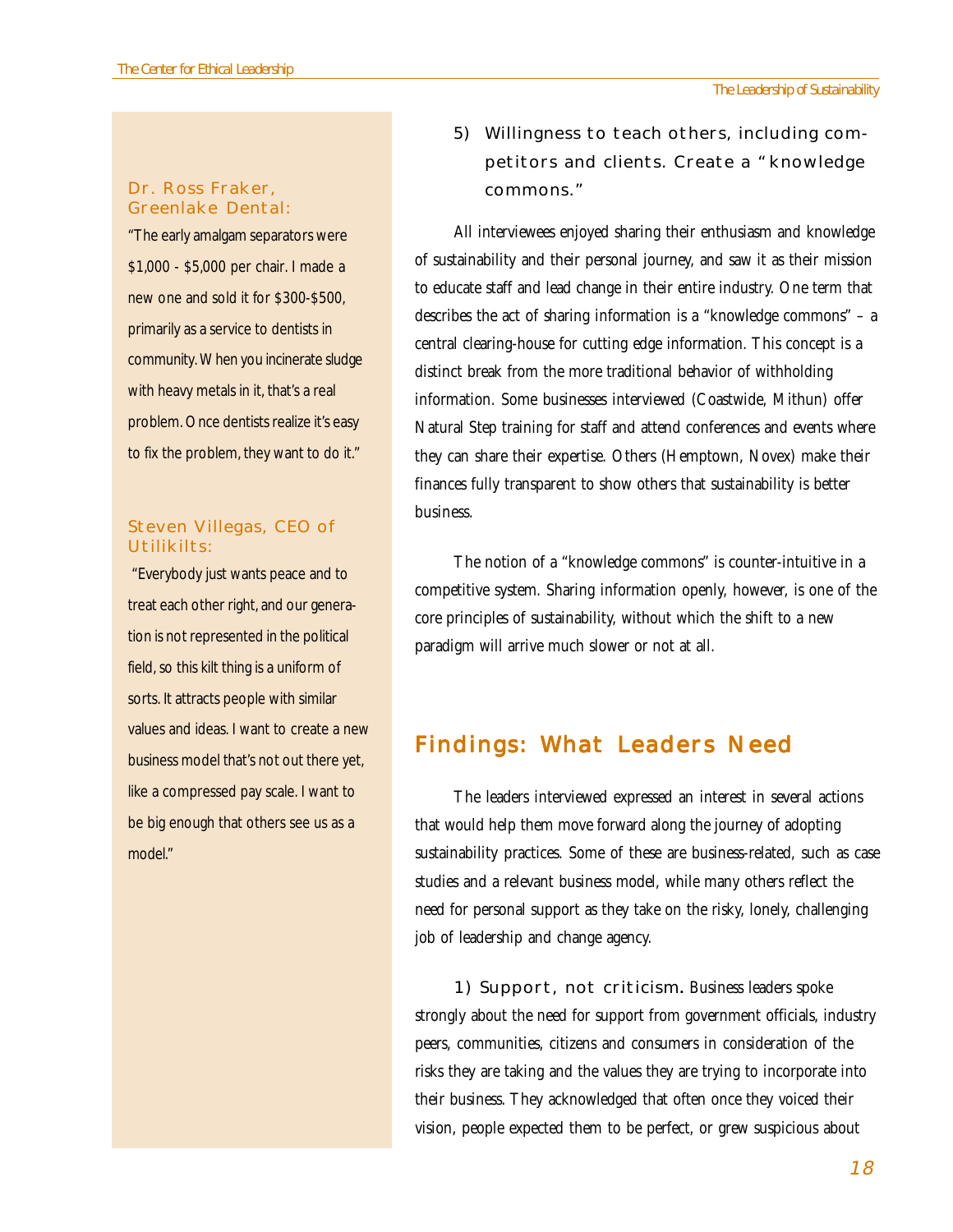### **Mary Sierchio, Owner of Lake City Florist:**

 "There is no one else to talk to about these things. It's about finding out what you don't know."

### **Bert Gregory, CEO of Mithun:**

"We are committed to transforming the private sector. Our fundamental goal is to make a whole lot more money than anyone else not doing this stuff. We pay more for things like premium recycled paper, but so what? We don't pay for air conditioning. We don't look at it as cost, we look at it as a value and we're among the top 25% of firms in the United States in terms of profitability. It's about quality of service and at the end of the day what quality do you provide that customers want."

their motives and accused them of "green washing" (which refers to the practice of publicizing limited or superficial environmental or corporate social responsibility practices for the sake of image alone.)

**2) Peer networks**. Some of the owners and managers in . larger businesses have time to travel, network and learn. Most of the smaller business owners do not have this luxury, but still need access to the information. Business leaders need time to share strategies and lessons learned with each other in succinct, efficient ways. Often business leaders are simply looking for the best place to begin, and ways to avoid common pitfalls. This goal can be met with business-tobusiness events in local and regional forums.

**3) Business development mentorship**. Many of the . leaders interviewed do not have formal business or management education. Faced with the daunting task of growing a business while creating a viable business case for profitable sustainability, many seek mentors who can help them develop sustainable business strategies.

**4) Relevant case studies**. There is a need for relevant . models and case studies beyond the well-known food and consumer goods stories of the popular press. Case studies are needed for service and information businesses, as well as very small, small and medium sized-businesses. Business leaders need tangible examples and methodologies to move forward.

**5) A voice or platform in the business community to educate others**. Business leaders want a sense of community with those who share their values, and want to find ways to be heard. They are so consumed by the business itself, and the additional challenges of incorporating sustainability practices, they do not have time to find venues or like-minded peers that could make their work more successful and enjoyable.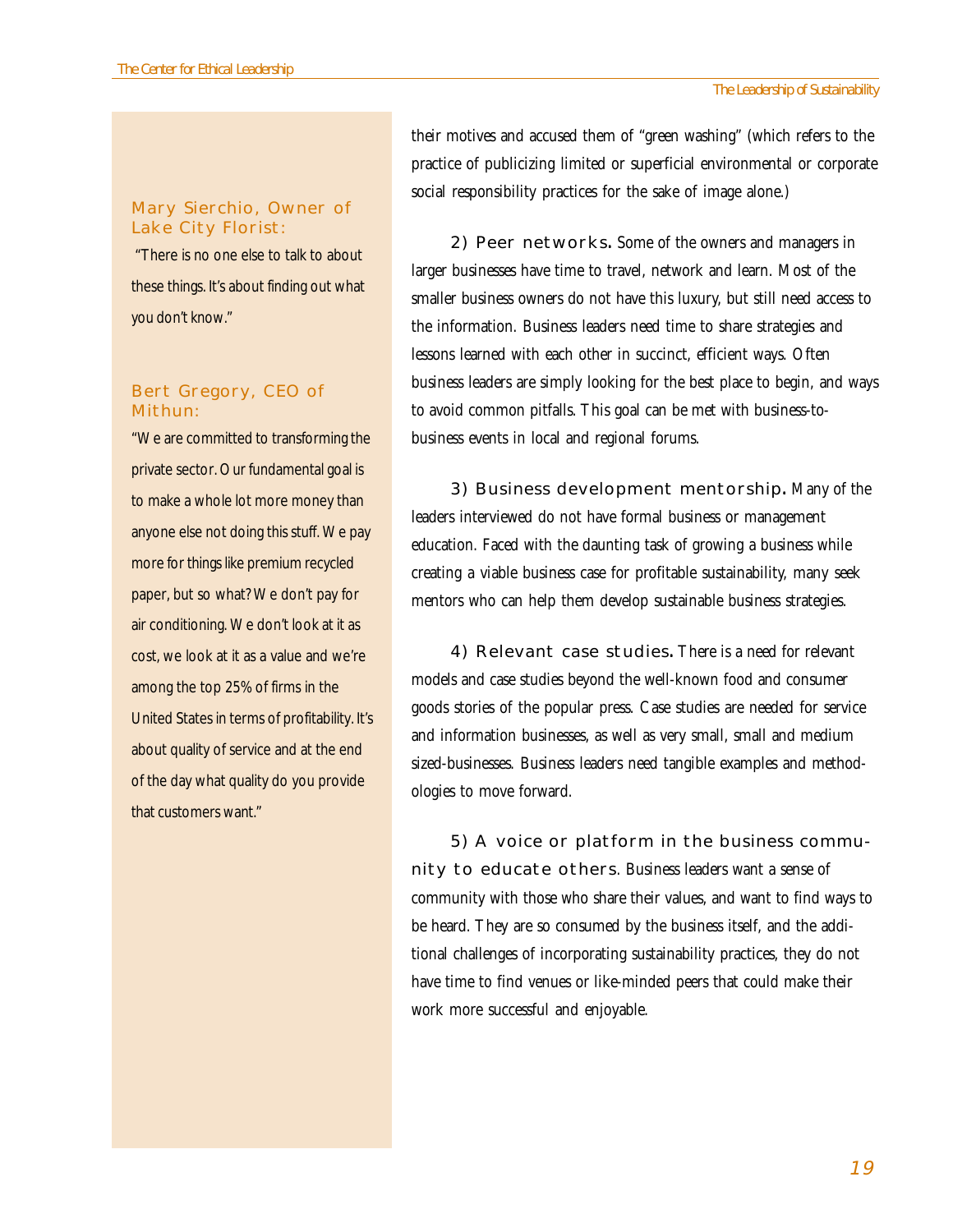### **Conclusion**

The Center for Ethical Leadership concludes from this report that there is a clear need to support business leaders and managers with the skills, information, models and networks related to leading organizational change toward sustainability. Leadership development and inspiration can help an individual, organization, municipality or corporation adopt the vision and goals of sustainability for the common good, and catalyze action toward those goals.

There is also a clear sense from the business leaders interviewed that this work is urgent. Most mentioned pressing issues in human health, major ecosystem failures, and species survival as unavoidable clues that sustainability is needed. Several admitted being part of the problem, and now are seeking ways to be part of the solution.

Business leaders also noted that there are pockets of innovation across the United States where sustainability is taking hold. The Pacific Northwest is seen as a national leader in green building, smart growth, community development, vegetarian food, organic products, alternative transportation, drainage and water systems, and other factors linked to sustainability. The business leaders interviewed clearly see themselves as part of this movement.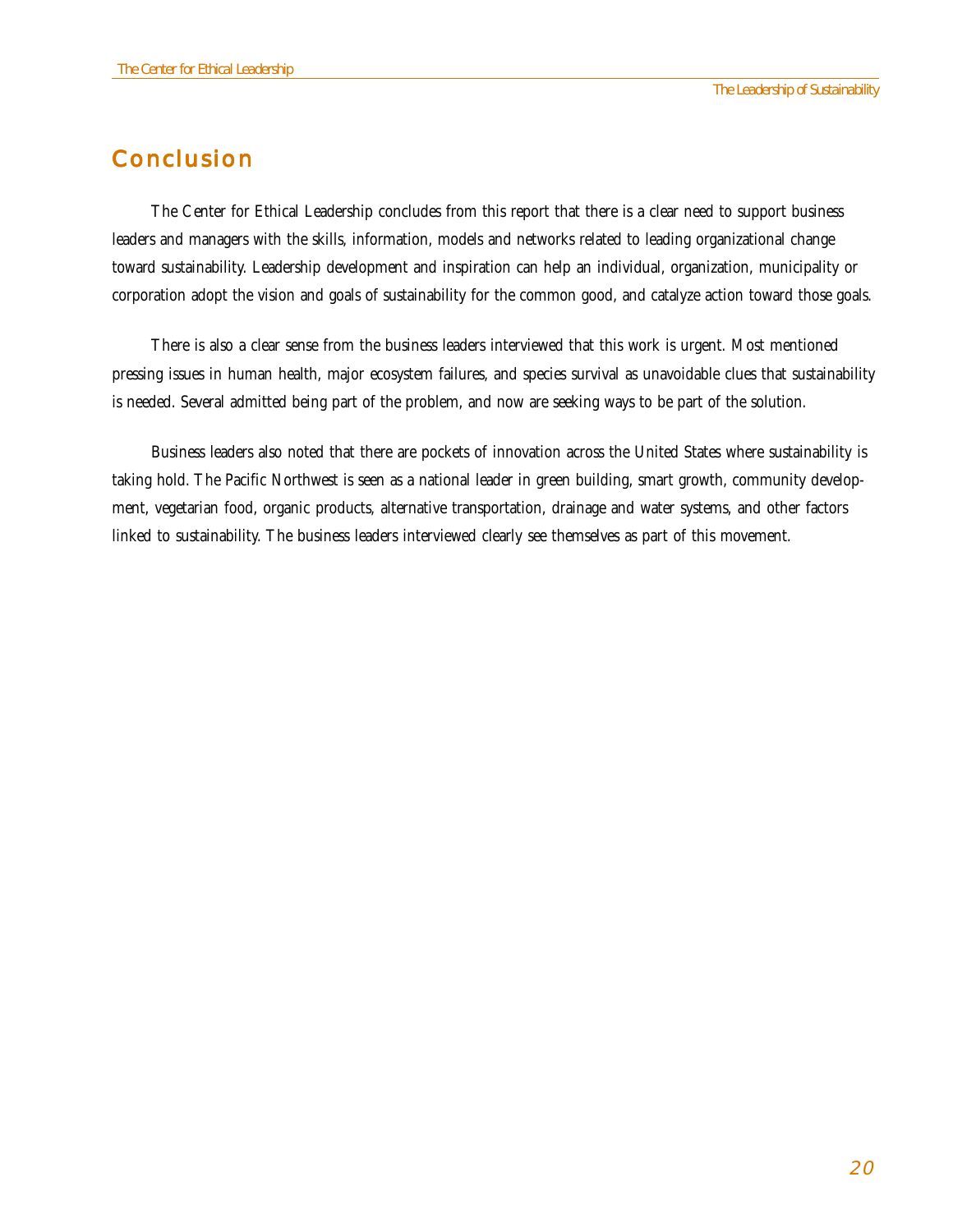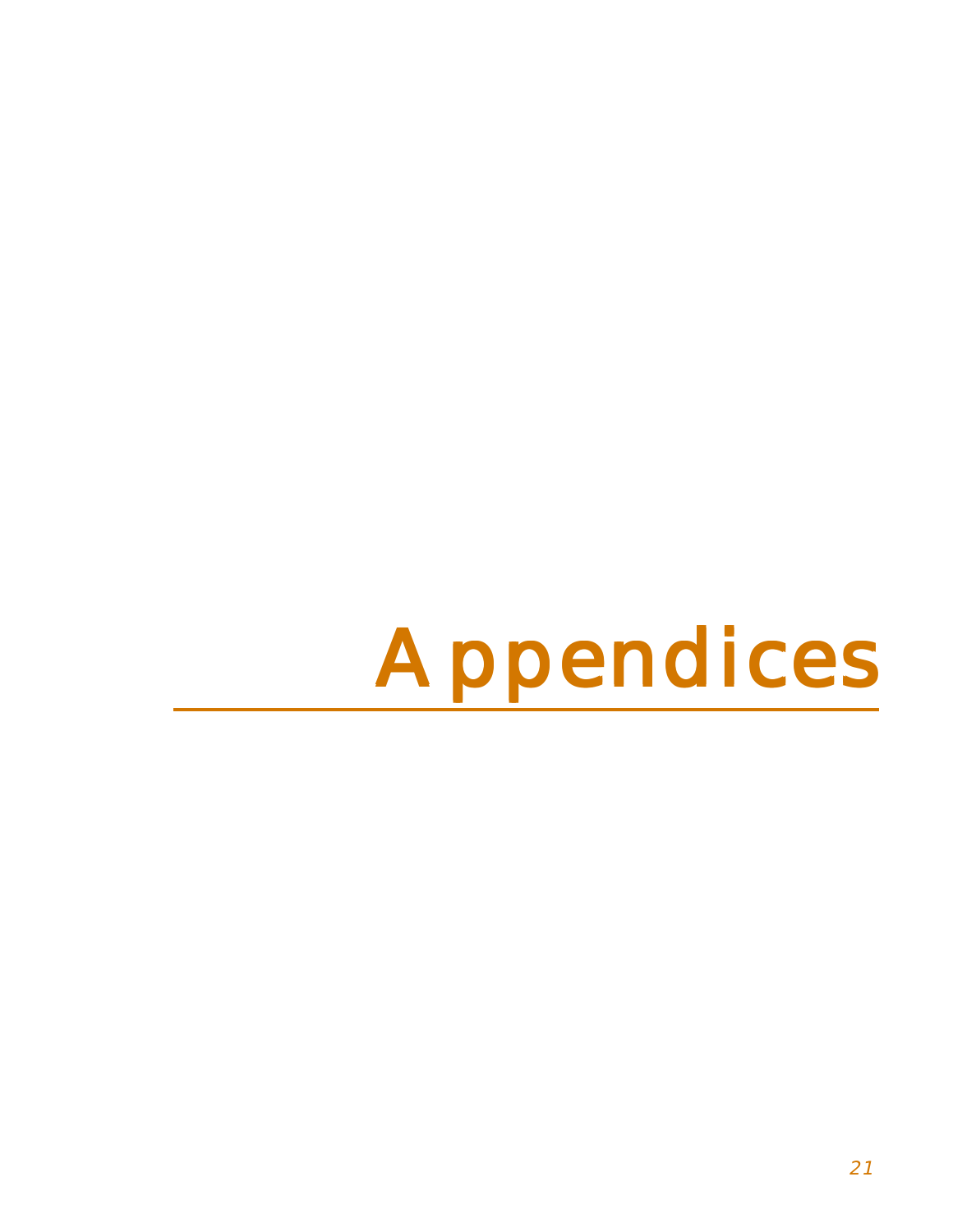### **Appendix I: Business Snapshots**

### **Business Name: Aaron's Bike Repair**

| Location:            | West Seattle, WA     |
|----------------------|----------------------|
| Interviewee:         | Aaron Goss, Owner    |
| # Years in business: | 8                    |
| Type of business:    | Service, retail      |
| Size of business:    | Undisclosed          |
| # Employees:         | $3-5$                |
| Website:             | www.rideyourbike.com |

### **Key sustainability initiatives:**

- ! Cycling is inherently environmentally friendly.
- ! Recycles cardboard, paper, aluminum, scrap iron, old inner tubes and grips.
- ! Substitutes hazardous materials with environmentally friendly products, i.e. soap and water, citrus degreaser, food-grade oil instead of chemical cleaners to clean bikes. Avoids cleaners that are highly toxic or high in volatile organic compounds (VOCs).
- Requires employees to bike commute at least three days per week.
- ! Educates and encourages customers to purchase products that can be reused, such as rechargeable light systems and batteries, or repair bike parts rather than buy new.
- Reuses re-sealable plastic bags to stock items that come without packaging.
- ! Sends old chains to Resource Revival in Portland, to remake products.
- Tries to buy parts locally.
- ! Designed the Leapfrog, "ultimate city commuting bike."
- ! Environmental "menu" on website.
- ! Put a sign on the city trash can outside the business to "bring recycling stuff in to me."
- ! Helped to start Bike to Work Day, sponsors Bike to Work Day Station annually.
- ! Willing to help other bike shops incorporate sustainability practices into their shops.

### **Benefits realized:**

- Saves \$400 per year by recycling.
- ! Won the 2003 governor's award, BEST 2002, EnviroStars 1997, Waste Wise from EPA 2003.
- Only bike shop listed on the Enviro Star list.
- ! Awards and recognition help attract and maintain customer loyalty.
- After eight years in business, doing the "best ever" financially.

Location: North Quincy, MA Type of business Service, insurance Website: www.aviva.com

#### **Business Name: Aviva Life Insurance, USA subsidiary of Aviva PLC, UK**

Owner/Interviewee: Hans Carstensen III, CEO # Years in business: 3 as Aviva name, 300-year history Size of business:  $$600$  million to  $900+$  in premium # Employees: 400 employees in US organization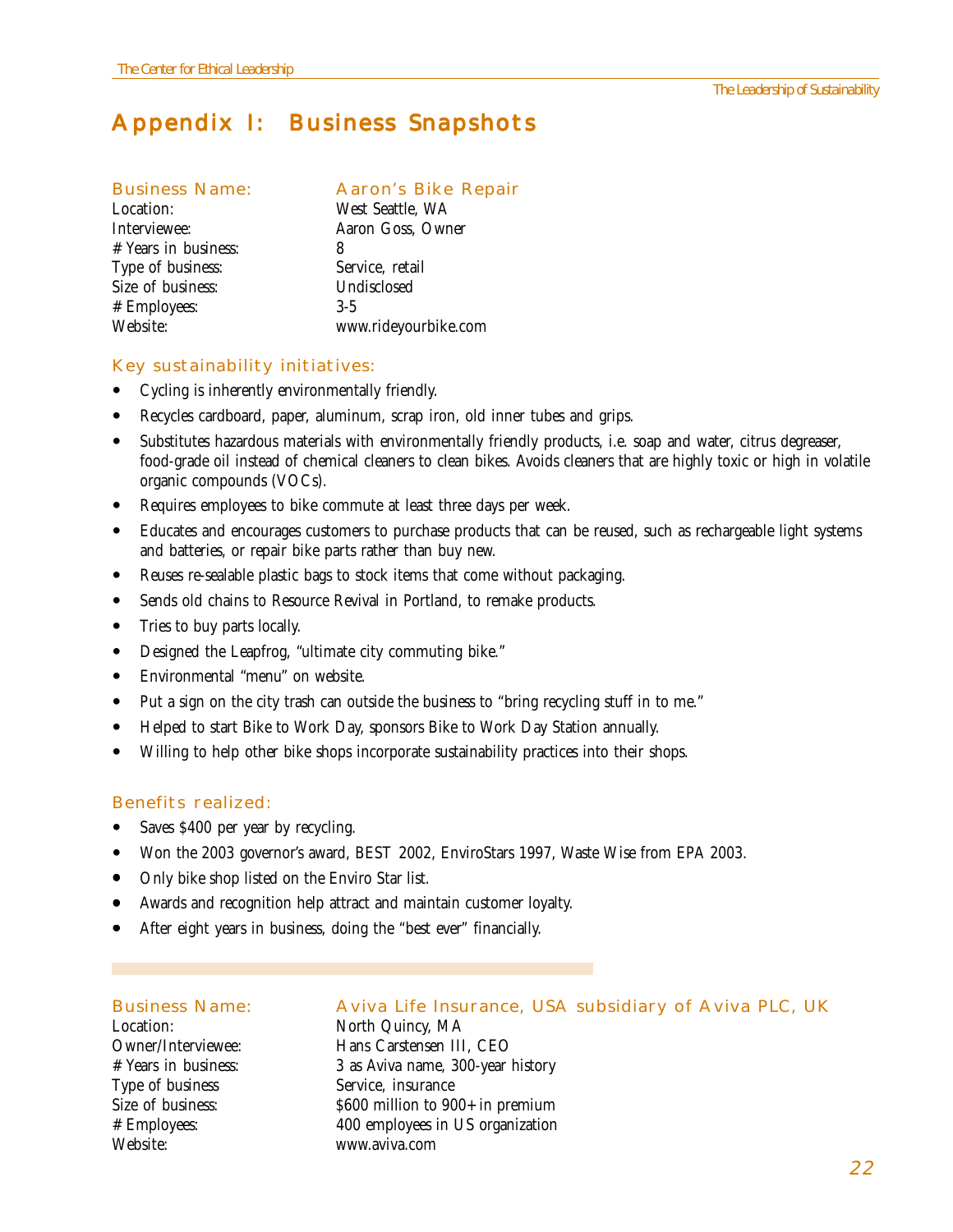### **Key sustainability initiatives:**

- ! Corporate Social Responsibility focus on environment and diversity in workplace.
- ! Comprehensive tracking and report, sets standard for industry recycling paper.
- Community Involvement Committee decides use of annual \$20K community dollars.
- ! Christmas event with Department of Social Services for children.

### **Benefits realized:**

- Improved measurement and tracking systems.
- ! Attracting younger employees with high education who share values of CSR.

## **Business Name: Coastwide Laboratories**

### Location: Wilsonville, OR Interviewee: Grant Watkinson, CEO # Years in business: 70 Type of business Cleaning chemicals manufacturer and distributor Size of business: Undisclosed # Employees: 156 Website: www.coastwidelabs.com

### **Key sustainability initiatives:**

- ! Developed new set of chemistries with 9 environmental pass/fail criteria called the Sustainable Earth Standard. Dozen new products.
- ! Seminars for customers and prospective customers to change mindset.
- Natural Step training for all staff.
- ! Created position for Corporate Director of Sustainability.
- ! Introduce program to return, clean and reuse packaging.
- ! Get corporate headquarters LEED certified.
- Reduce waste stream, water use.

### **Benefits realized:**

- Letter of recognition from EPA as most comprehensive product standards (2002).
- ! First cleaning chemical product line in the United States to have third party certification of its health, safety, and environmental claims.
- Environmental product line grew  $300\%$  (green chemicals =  $9\%$  of overall business in 2004).
- ! Risk mitigation with insurance companies is better.
- ! Nominated for US presidential green chemistry challenge award.
- ! City of Portland US Green Environmental Council BEST Award for product development.

Location: Seattle, WA # Years in business: 70

#### **Business Name: Greenlake Dental Care**

Interviewee: Dr. Ross Fraker, Owner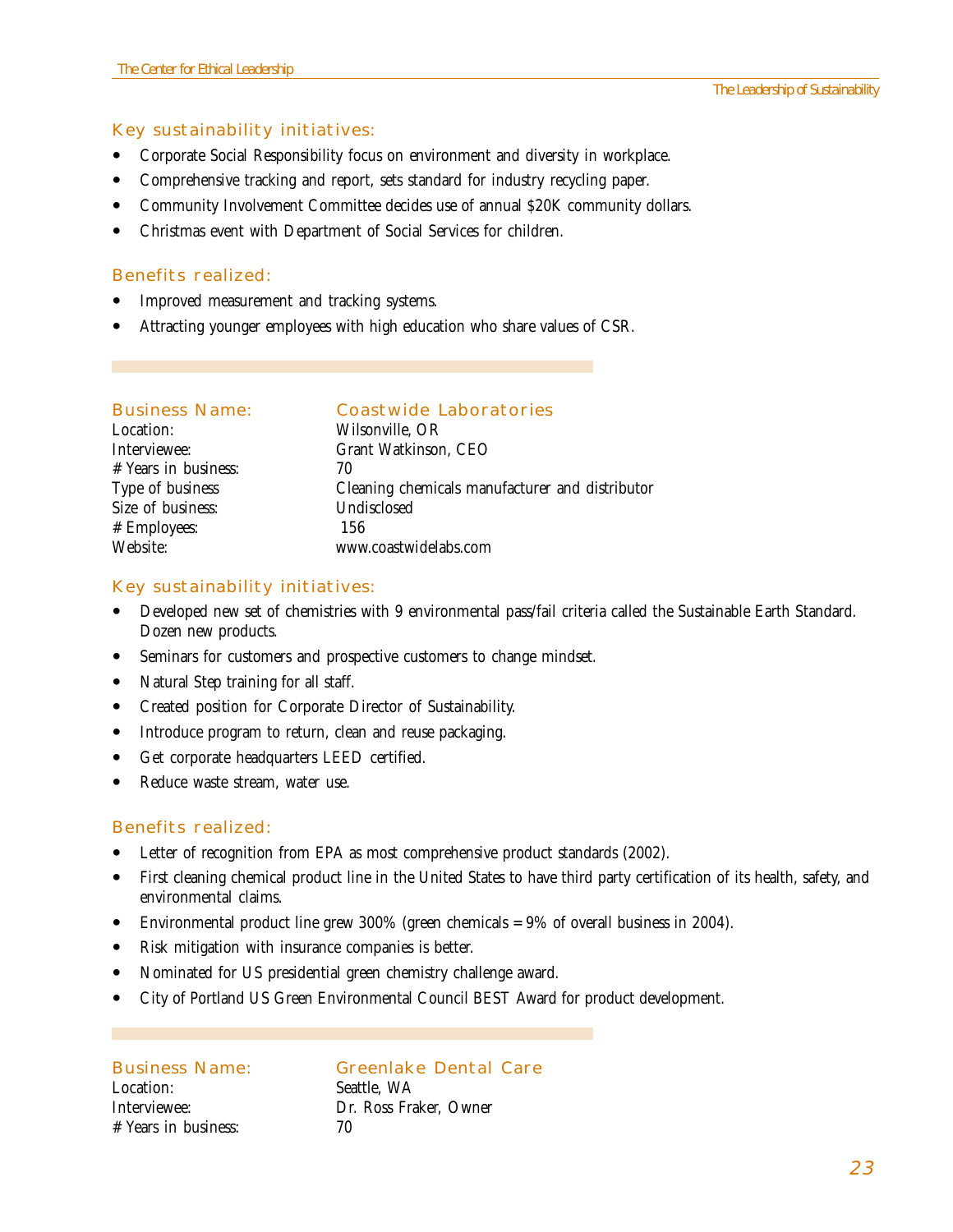| Type of business  | <b>Dentist</b>              |
|-------------------|-----------------------------|
| Size of business: | Undisclosed                 |
| # Employees:      | 10                          |
| Website:          | www.GreenLakeDentalCare.com |

### **Key sustainability initiatives:**

- One of the first dentists in Seattle to install a treatment unit that filters amalgam particles from the office's wastewater, eliminating the toxic sludge from the city's sewage system.
- ! Invented and patented cost-effective amalgam separator.
- ! Recycles plastics and paper.
- "Declared war" on peanuts packaging: will not use or accept.

#### **Benefits realized:**

- ! Created new business to manufacture and distribute amalgam separator.
- ! Recycling and environmental action is a "net positive" for business financially.

| Hemptown                                               |
|--------------------------------------------------------|
| British Columbia                                       |
| Jason Finnis, CEO                                      |
| 10                                                     |
| Clothing manufacturer and distributor, publicly traded |
| \$1.5 million in 2004                                  |
| 15                                                     |
| www.hemptown.com                                       |
|                                                        |

### **Key sustainability initiatives:**

- ! Developed unique technologies to produce hemp-blend fabrics that are soft, long-lasting and economical, while reducing pollution and fresh water consumption.
- ! Collaborating on some leading-edge enzyme bio-technology with the National Research Council of Canada (NRC), that will produce an entirely different type of soft, strong and environmentally friendly fabric called "Crailar"TM .

#### **Benefits realized:**

- ! Growing list of worldwide clients including Ford Motor Company, Hyundai, Greenpeace, Warner Brothers, San Diego Zoo.
- Grew by 400 % per year until it reached \$1.5 million.
- ! Sixth fastest growing company on west coast last year (Canada).
- ! Craik, Saskatchewan gave land to build North America's first hemp processing mill, geo-thermal heated, with a wind mill on property, able to charge for energy it creates.

Location: Seattle, WA

### **Business Name: Lake City Florist**

Interviewee: Mary Sierchio, Owner # Years in business: 56, she has owned for 7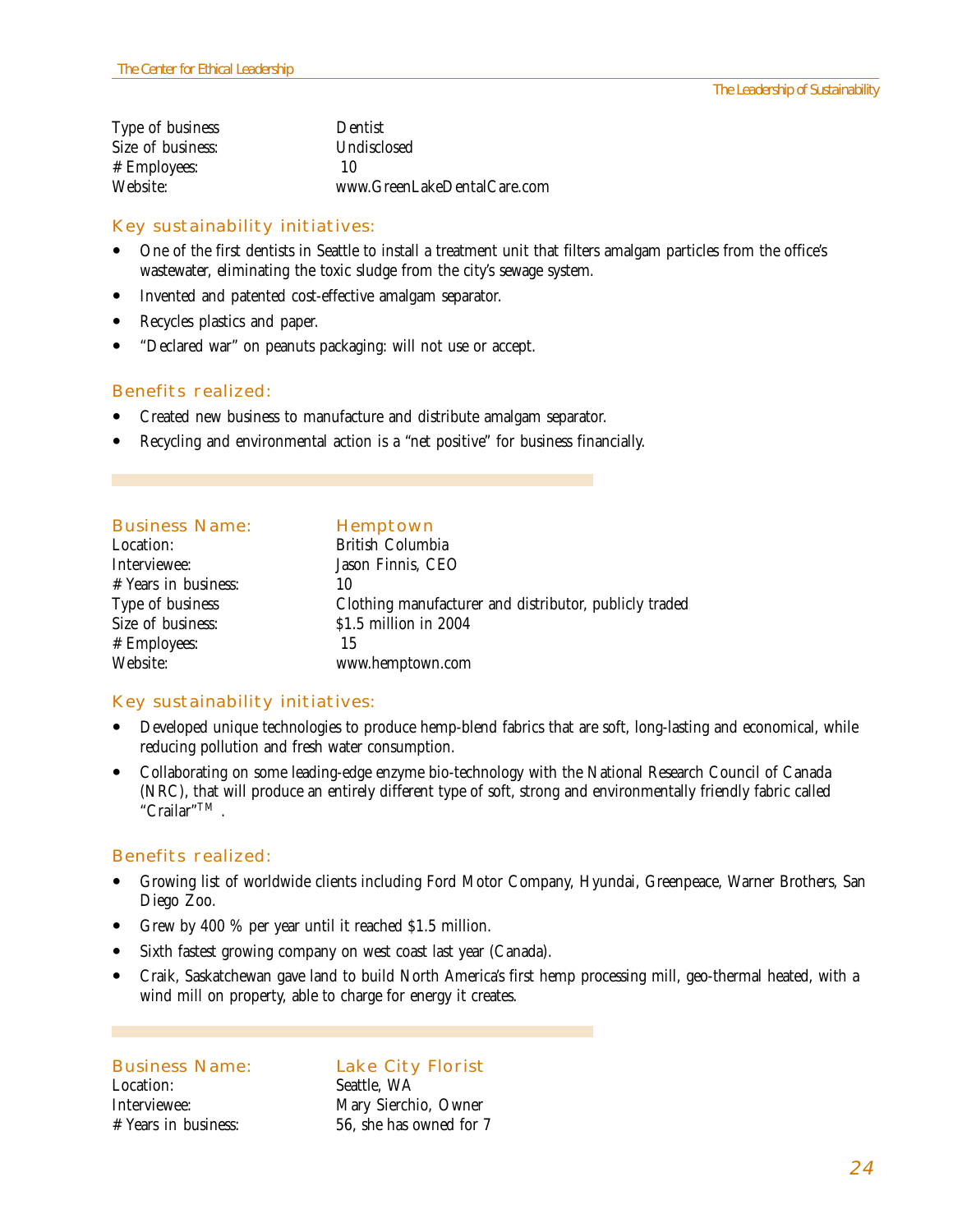| Type of business  | Florist     |
|-------------------|-------------|
| Size of business: | Undisclosed |
| # Employees:      | $3-5$       |

### **Key sustainability initiatives:**

- ! Started "Lake City Bucks" program where people return a vase or basket and the company reuses or takes it to Value Village.
- Uses compost bin for plant material.
- Sets out old flowers for passers-by.
- ! Buys stationery printed on recycled paper.
- Recycles cans, paper, and bottles.
- Re-uses old water.
- ! Avoids unsafe sprays and preservatives.
- ! Active in the community: donates in-kind to a lot of causes. Mother's day drive for New Beginnings shelter, Northwest Harvest, Lake City Christmas event.

### **Benefits realized:**

- 2004 Seattle Chamber of Commerce BEST Award for Innovation In Conservation.
- "Bucks" program is net positive for business.
- Customer appreciation: collected a 7-inch thick photo album of thank you cards.

| <b>Business Name:</b> | Mithun            |
|-----------------------|-------------------|
| Location:             | Seattle, WA       |
| Interviewee:          | Bert Gregory, CEO |
| # Years in business:  | 56                |
| Type of business      | Architects        |
| Size of business:     | Undisclosed       |
| # Employees:          | 150               |
| Website:              | www.mithun.com    |

### **Key sustainability initiatives:**

- One of country's premier green building designers and architects.
- More than 60% of Mithun's employees are certified LEED® Accredited Professionals, reimbursed for test by company.
- ! Internal committee forwards proposals for operational sustainability projects.
- Company trained in Natural Step in 2003.
- ! Board recently approved carbon offset for 2003-2004.
- ! Member of Chicago Carbon Exchange and Bonneville Power Green Tag Program, neutral carbon emissions.
- ! Company "fleet" consists of one Toyota Prius and one Flex Car.
- ! No air conditioning, uses windows. Recycled carpet fiber, uses premium recycled paper.
- ! Corporate giving focuses on environment, arts, community.
- Donate time to issues, board memberships, green building council of Cascadia, Master Builders Associates committee, City of Seattle Mayor's Sustainability Panel.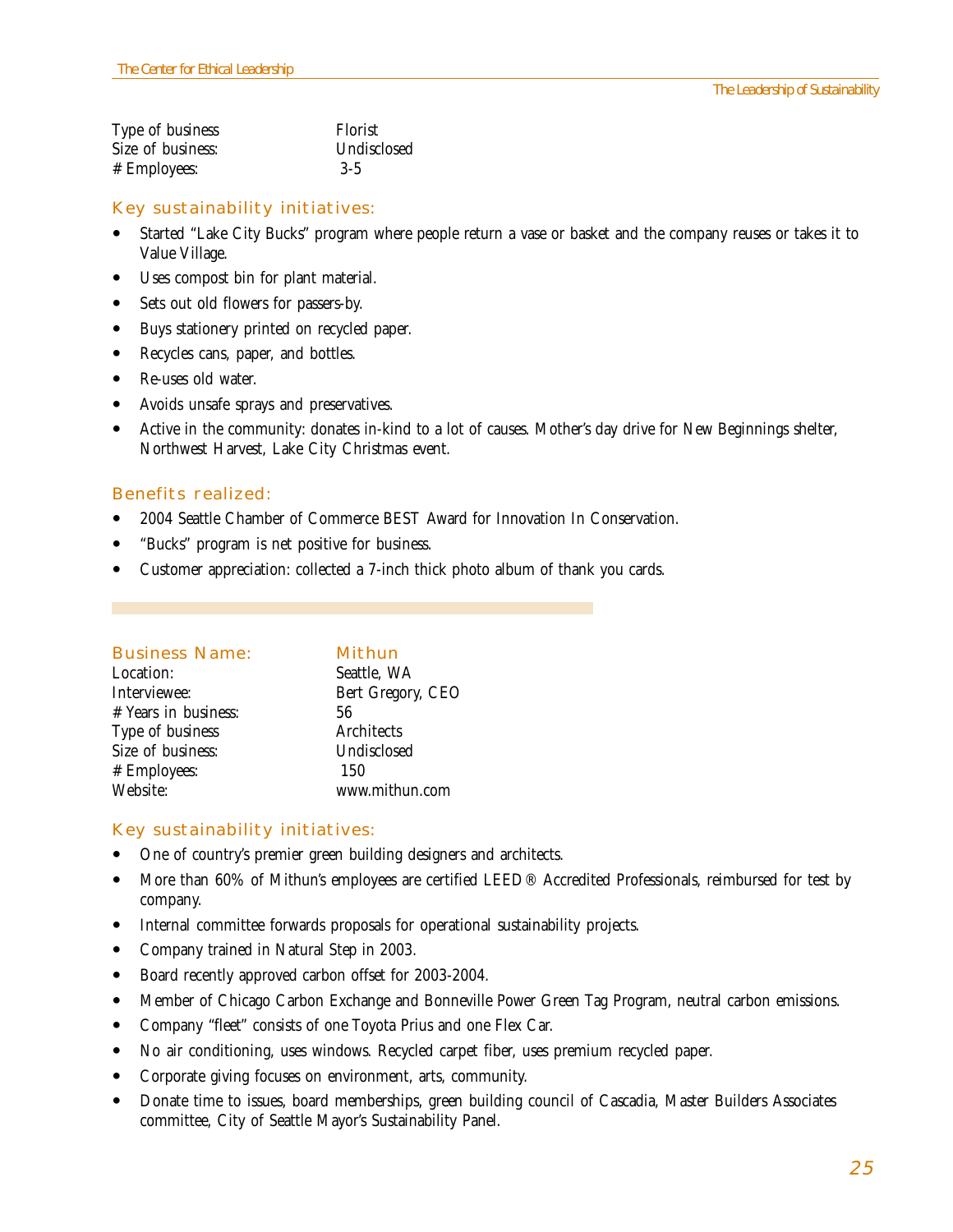### **Benefits realized:**

- ! Twice awarded premier national leadership award by U.S. Green Building Council.
- ! 2003 Sustainable Design Leadership Award by CoreNet Global.
- Among the top 25% of architectural firms in the US in terms of profitability.

#### **Business Name: New Leaf Paper**

# Years in business: 7 Type of business Paper and printing # Employees:

Location: San Francisco, CA Interviewee: Jeff Mendelsohn, CEO Size of business:  $$18$  million in 2004-05<br># Employees:  $$20$ Website: www.newleafpaper.com

### **Key Sustainability Initiatives:**

- ! Leading national source for environmentally responsible, economically sound paper.
- ! Offers eco-audit to clients documenting cost savings in energy use, emissions, trees, water, and solid waste.
- ! Works with printing mills to shift paper-printing process to environmentally clean, no bleach.
- ! Offset all energy use with three phases of wind power.

### **Benefits Realized:**

- ! Printer for *Harry Potter and the Order of the Phoenix*, published by Raincoast Books in Canada.
- ! Growth record: \$1 million in 1998, \$4 million in 1999, \$5+ million in 2000, \$7 million in 2001, \$15 million in 2002, \$16 million 2003.

### **Business Name: Novex Couriers**

| Richmond, CA      |
|-------------------|
| Rob Safrata, CEO  |
| 27                |
| Same-day Couriers |
| Undisclosed       |
| 130               |
| www.novex.ca      |
|                   |

### **Key Sustainability Initiatives:**

- ! A fleet with 20% of environmentally friendly vehicles such as gasoline/electric hybrids and natural gas vans.
- ! Uses triple bottom line to measure business success.
- ! Posts triple bottom line report on corporate website using Social, Economic, Environmental Integrated Toolkit (SEE-IT) by Real Living Solutions.
- ! Office operations recycle paper, reduce water use, eliminate cleaning toxics, waste reduction.
- ! Management committee recommends solutions, energy savings program that includes purchasing energy efficient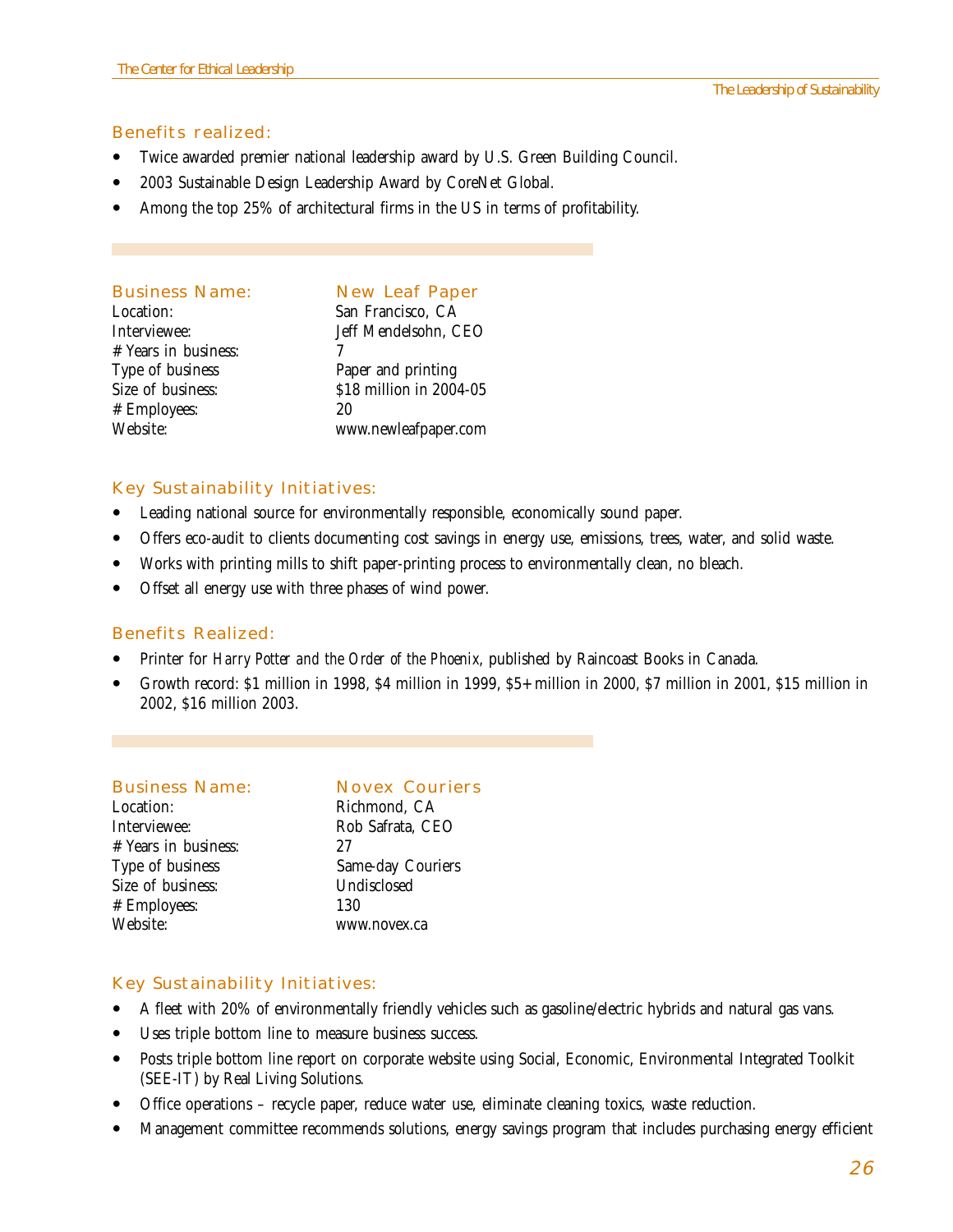equipment and appliances, switching to energy efficient light bulbs.

- Commissioned feasibility to build LEED silver/gold standard building.
- ! Training budget for each staff member.
- Paperless billing option for customers.

### **Benefits Realized:**

- Used 8% less electricity in 2004.
- ! Saved equivalent of 35 trees worth of paper in one year.
- IS014000 certified.
- ! 2004 awards: Environmental Education and Communication Outstanding Private Company Award, Business Ethics Award from Richmond Business Excellence Awards, Ethics in Action – Individual Impact Award for Robert Safrata, Finalist; Spirit of Vancouver Awards: Individual Impact for Robert Safrata , CEO-Finalist.

| <b>Business Name:</b> | Nowogroski Rupp    |
|-----------------------|--------------------|
| Location:             | Seattle, WA        |
| Interviewee:          | Michelle Rupp, CEO |
| # Years in business:  | 63                 |
| Type of business      | Service, insurance |
| Size of business:     | \$8 million        |
| # Employees:          | 13                 |
| Website:              | www.nrgseattle.com |
|                       |                    |

### **Key sustainability initiatives:**

- ! Leading edge in automation nationwide in insurance industry.
- ! Overtime is discouraged and employees work 37.5 hours per week.
- ! Each employee earns a 4-week paid sabbatical every five years of employment.
- ! Use People, Planet, Profit scorecard of Sustainable Business.
- Flexibility for employee medical, family leave.
- Waste Wise program.
- Fun, joyful work environment.

### **Benefits realized:**

- ! Michelle Rupp named 2002 IIABW Agent of the Year.
- ! Recipient of Mayor's Small Business Award for the City of Seattle.
- Revenue growing at 181% annually, a five-year average.
- ! Nominated for "Best Practices" by Independent Insurance Agents and Brokers of America.
- ! Attracting younger employees due to business practices.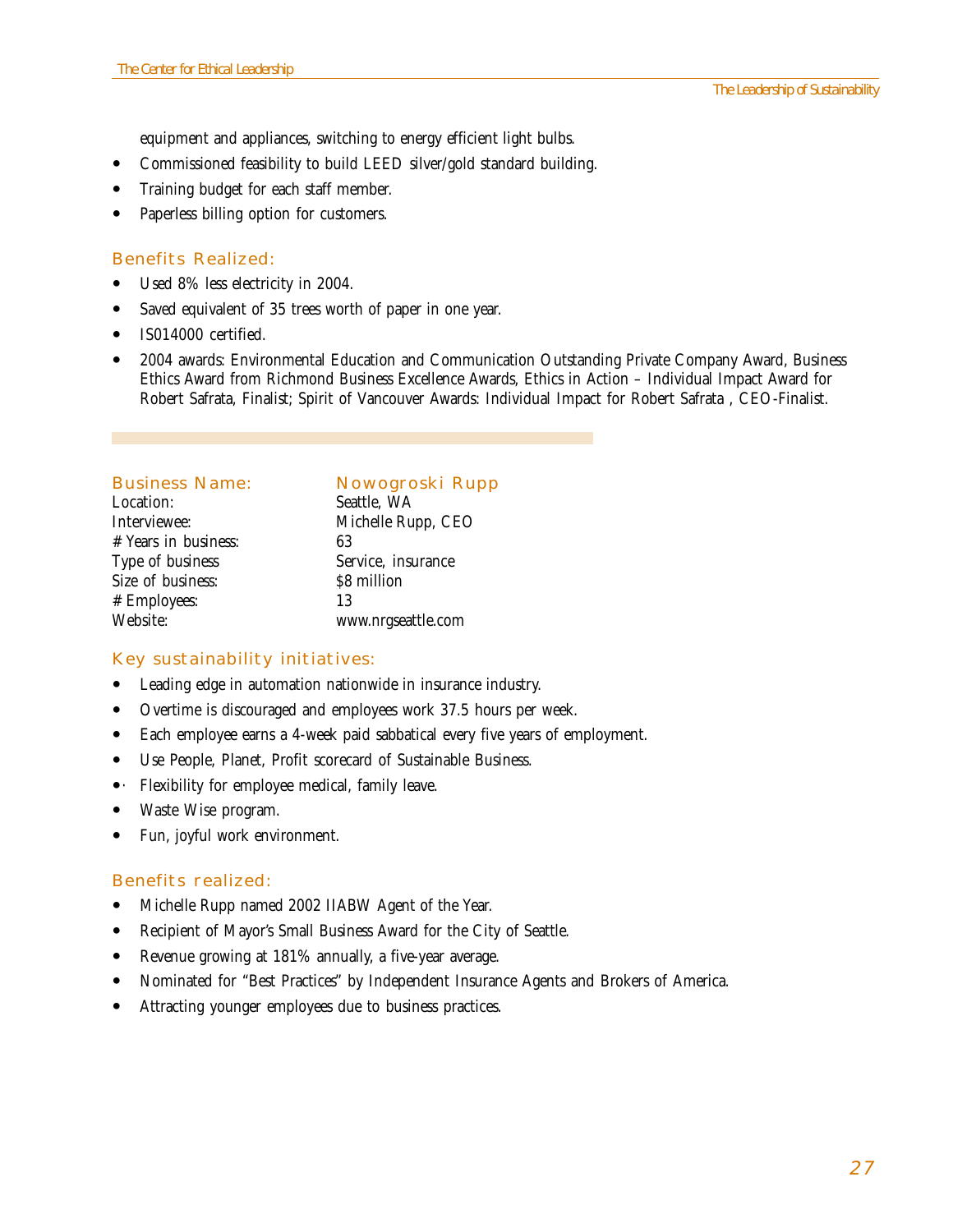### **Business Name: PCC Natural Markets**

Location: Seattle, WA Interviewee: Tracy Wolpert, CEO, and Lori Ross, Randy Lee, Trudy Bialic # Years in business: 52 Type of business Cooperative grocery Size of business:  $$89$  million in 2004 # Employees: 650 Website: www.pccnaturalmarkets.com

### **Key sustainability initiatives:**

- ! Task force to formalize sustainability: created 85-point plant for triple bottom line measurement and improvement.
- Natural Step program training.
- ! New Fremont store incorporates recycled, natural and low-toxic building materials and finishes, and was constructed using waste-reduction strategies. The integrated mechanical systems and lighting are energy efficient and the store features photovoltaic cells that generate electricity from sunlight.
- Partner with organizations that share mission, such as Monterey Bay Fish, WA Sustainable Food and Farming Network.
- ! Started and supports the Farmland Fund, to preserve organic farmland, also supports local, sustainable agriculture.
- ! Educates consumers on issues such as genetically engineered food and organic standards.
- ! Provides cash and volunteers to local food banks, and cash rebate programs that support schools and other nonprofits in the communities where stores are located.

### **Benefits realized:**

- Customer loyalty.
- $\bullet$  6% growth in 2004.
- ! 2002-03 Sustainable Seattle Special Achievement Award.
- ! Outstanding Retailer of 2005, by the National Association for the Specialty Food Trade, Inc.
- ! 2005 Socially Responsible Retailer Award, by the National Nutritional Foods Association.
- ! 2004 Fremont PCC sustainable building category for the Seattle Chamber of Commerce BEST Awards. (Businesses for an Environmentally Sustainable Tomorrow).

| <b>Business Name:</b> | RE-Store/RE-Sources for Sustainable Communities |
|-----------------------|-------------------------------------------------|
| Location:             | Bellingham, WA                                  |
| Interviewee:          | Mary Morrison, (former) Executive Director      |
| # Years in business:  | 12                                              |
| Type of business      | Building retail/non-profit                      |
| Size of business:     | \$1.8 million                                   |
| # Employees:          | 43                                              |
| Website:              | www.re-store.org or www.re-sources.org          |

### **Key sustainability initiatives:**

- ! Reclaim building material waste and divert close to 3 million pounds of waste from landfills per year.
- ! Provide education to public and 7,000 school children each year through RE-Sources.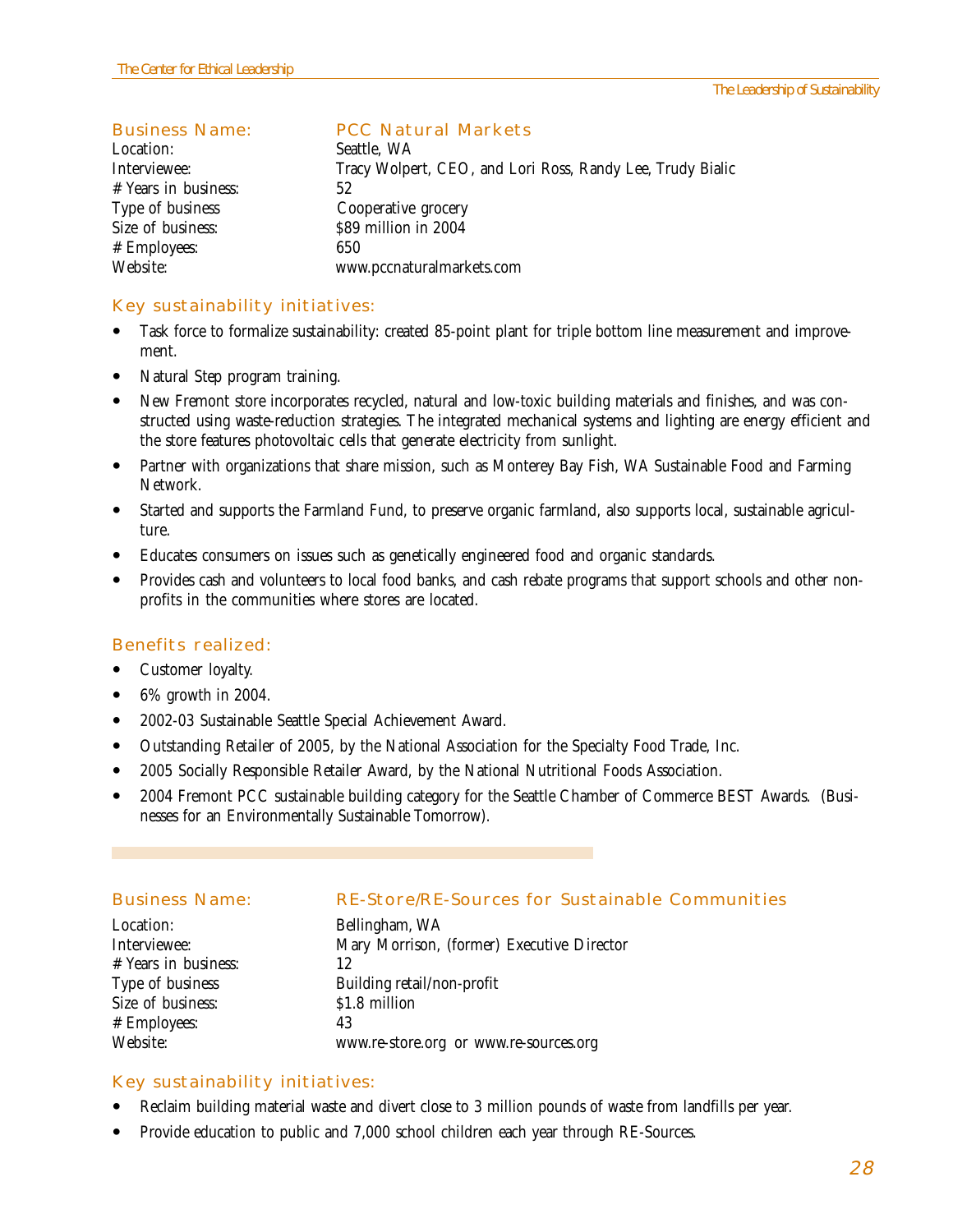- Promote opportunities for public to be engaged through Bay Keeper program.
- ! Increasingly participatory organizational culture.
- ! Give free party plates to community groups for events.
- ! Researching bio-diesel vehicle, alternative energy.
- ! Remodeling Bellingham store with living roof, solar panels as demonstration of green building methods.

### **Benefits Realized:**

- Grown to 80,000 customers at two sites.
- ! 2005 Green Globe Award Leader in Recycling, Waste Prevention and Use of Recycled Materials, King County Department of Natural Resources.
- ! 2004 "Best Non-profit Display," Northwest Flower and Garden Show. Seattle, WA.
- ! 2003 "Sustainable Communities: Leadership in Business Award," Sustainable Seattle.

| <b>Business Name:</b> | <b>Todd Pacific Shipyards</b>                          |
|-----------------------|--------------------------------------------------------|
| Location:             | Seattle, WA                                            |
| Interviewee:          | Dale Baugh, Director of Process Improvement & Resource |
|                       | Development                                            |
| # Years in business:  | 89                                                     |
| Type of business      | Ship builders                                          |
| Size of business:     | Undisclosed                                            |
| # Employees:          | 800-1200                                               |
| Website:              | www.toddpacific.com                                    |
|                       |                                                        |

### **Key sustainability initiatives:**

- ! Install system to collect and treat contaminated industrial stormwater and dockwater.
- ! Uses environmentally friendly paint and solvent.
- ! Waste minimization, reducing grit abrasive use by 30%.
- ! Remove contaminated sediments in the open water, reconstruct permanent nearshore salmon habitat, and remove over-water shading in important marine habitat areas.
- Internal training and employee education.
- ! Community Involvement: Bloodmobile, United Way, the American Heart Association Heart Walk, Machine Shop Food Drive, Toys for Tots, and donations to the Salvation Army.

### **Benefits Realized:**

- ! 2004 Environmental Excellence Award for Pollution Prevention and Cleanup from the Association of Washington Business (AWB).
- ! William M. Benkert Bronze Award from the United States Coast Guard.
- ! BEST (Businesses for an Environmentally Sustainable Tomorrow) Award in the Stormwater Pollution Prevention category from Resource Venture, the City of Seattle, and the Greater Seattle Chamber of Commerce.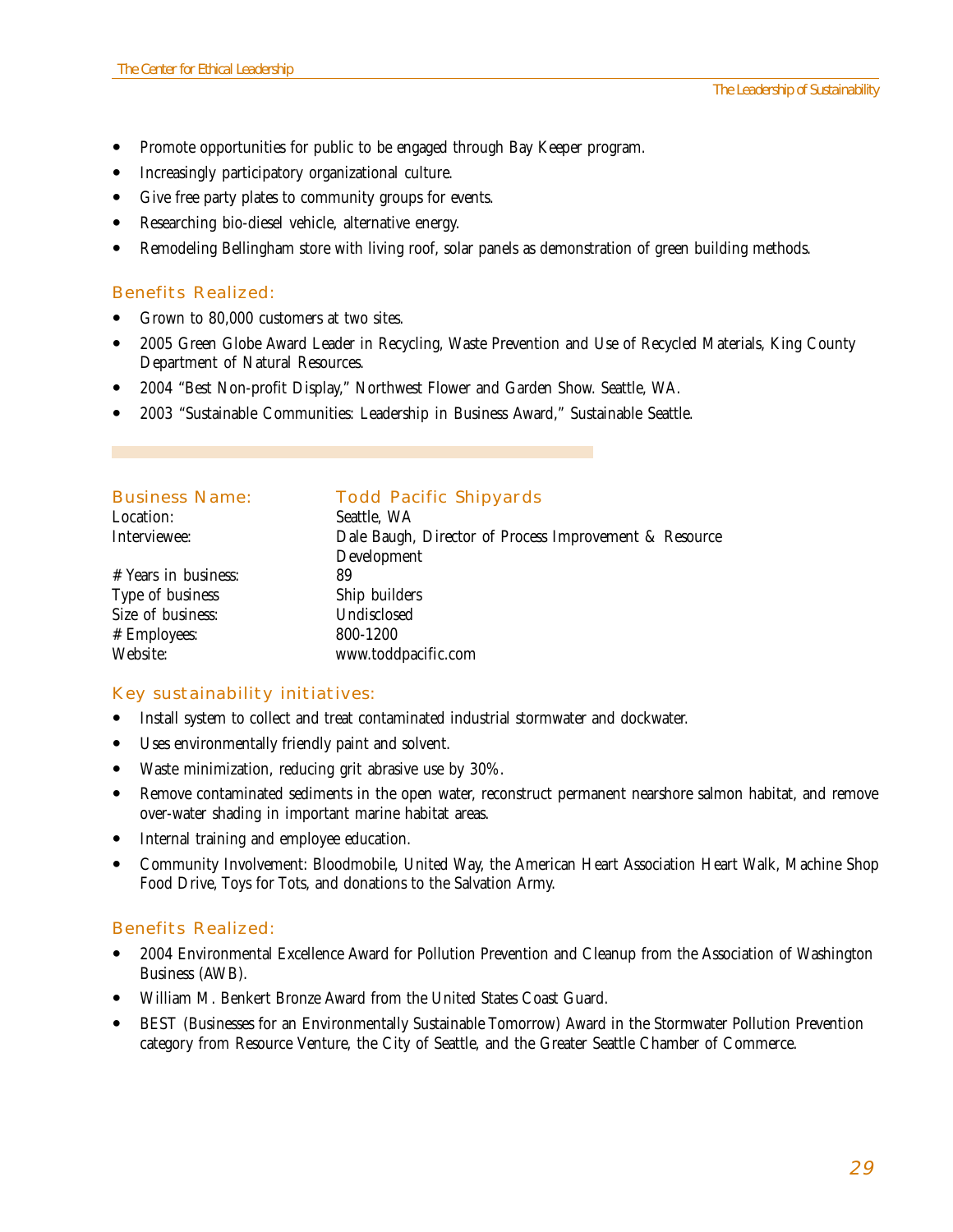### **Business Name: Utilikilts**

Location: Seattle, WA # Years in business: 5 Size of business: Over \$1 million # Employees: 16

Interviewee: Steven Villegas, CEO Type of business Kilt manufacturers and distributors www.utilikilts.com

### **Key sustainability initiatives:**

- Philosophy behind men wearing kilts is to promote change and social awareness.
- ! Compressed pay scale where management earns no more than five times as much as lowest paid employee.
- ! Migrating to environmentally friendly dye and mill-manufacturing techniques.
- Uses triple bottom line accounting.
- ! Northwest Kilt Exchange program, volunteers earn kilts for charitable work in the community.

### **Benefits realized:**

- 33% growth in three years.
- 2004 Better Business Bureau Award for Innovative Business Practices.
- ! 2004 Mayor's Small Business Award for City of Seattle.
- ! Exhibits at The Victoria and Albert Museum in London and Metropolitan Museum of Art in New York.

| <b>Wild Mountain Café</b> |
|---------------------------|
|                           |
|                           |
|                           |
|                           |
|                           |
|                           |
|                           |
|                           |

### **Key sustainability Initiatives:**

- ! Separate and recycle glass, paper, tin, cardboard, plastic, and aluminum.
- ! Virtually all furnishings, equipment, dishware, silverware, glassware, and cookware is secondhand.
- Re-modeled restaurant with used building supplies.
- Onsite composting.
- Employees paid living wage.

### **Benefits Realized:**

- ! 2004 BEST Award from Seattle Chamber of Commerce.
- Low staff turnover.
- Customer appreciation and loyalty for "green" approach to business.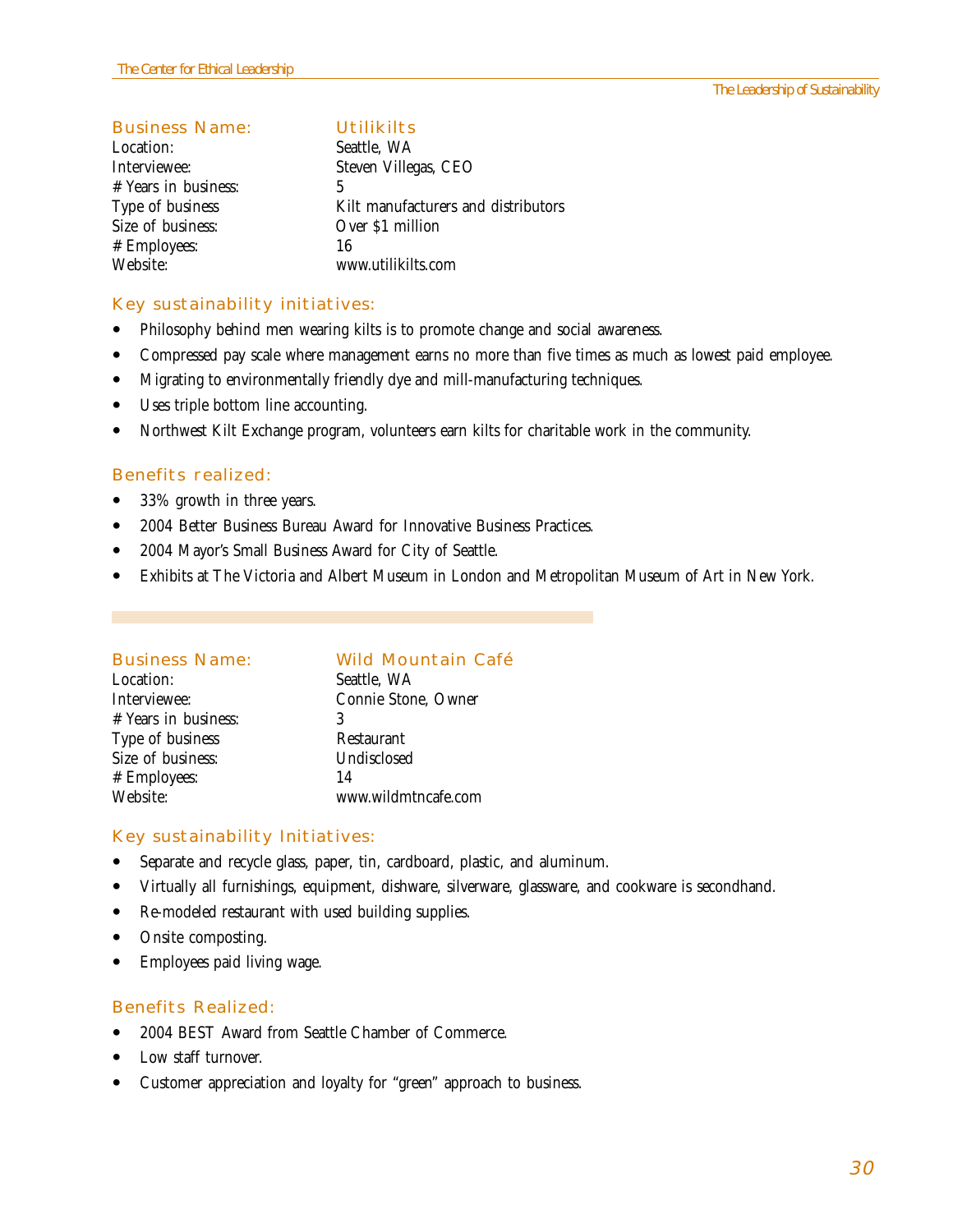## **Appendix II: Interview Questions**

Interview questions were designed to track the individual's experience with sustainability, leadership style, lessons learned, and next steps for them and the sustainability movement.

Personal Connection: (Critical Moment)

- ! How did you first become aware of sustainability? What does it mean to you?
- ! What made you decide to bring it into your organization?
- ! What were your questions and goals when you began?

Practical Application:

- Where did you start? What did you do first?
- ! What did you know about change management when you started?
- ! How did you engage others in the organization? Did you have an employee development program in place when you started?
- ! What kind of leadership style did you employ to incorporate sustainability in your organization? Was that different from how you led before?
- ! How far along are you? What have you done? What is left to do?
- ! What outside help did you use? (books, training, networks, prof. orgs)

Looking Back, Lessons Learned:

- ! What would have made the process easier for you? (role models, books, training, networks)
- ! What kind of outside help would you have used if you could, and what stopped you? (money, time, knowing who to call)
- ! What is the role of leadership in implementing sustainability in your organization, in your industry?
- ! What has been your biggest influence as a manager/owner?
- ! What have the benefits been of bringing sustainability to your organization? Negative impacts?
- ! Have you noticed any changes in the sustainability movement since it began?
- ! What might an organization focussed on ethical leadership development offer to the profitable sustainability movement?

Key facts:

- \_\_\_ # of years in business
- $\equiv$  # of employees
- \_\_\_ incorporated or publicly held?
- \_\_\_ who else should we talk to?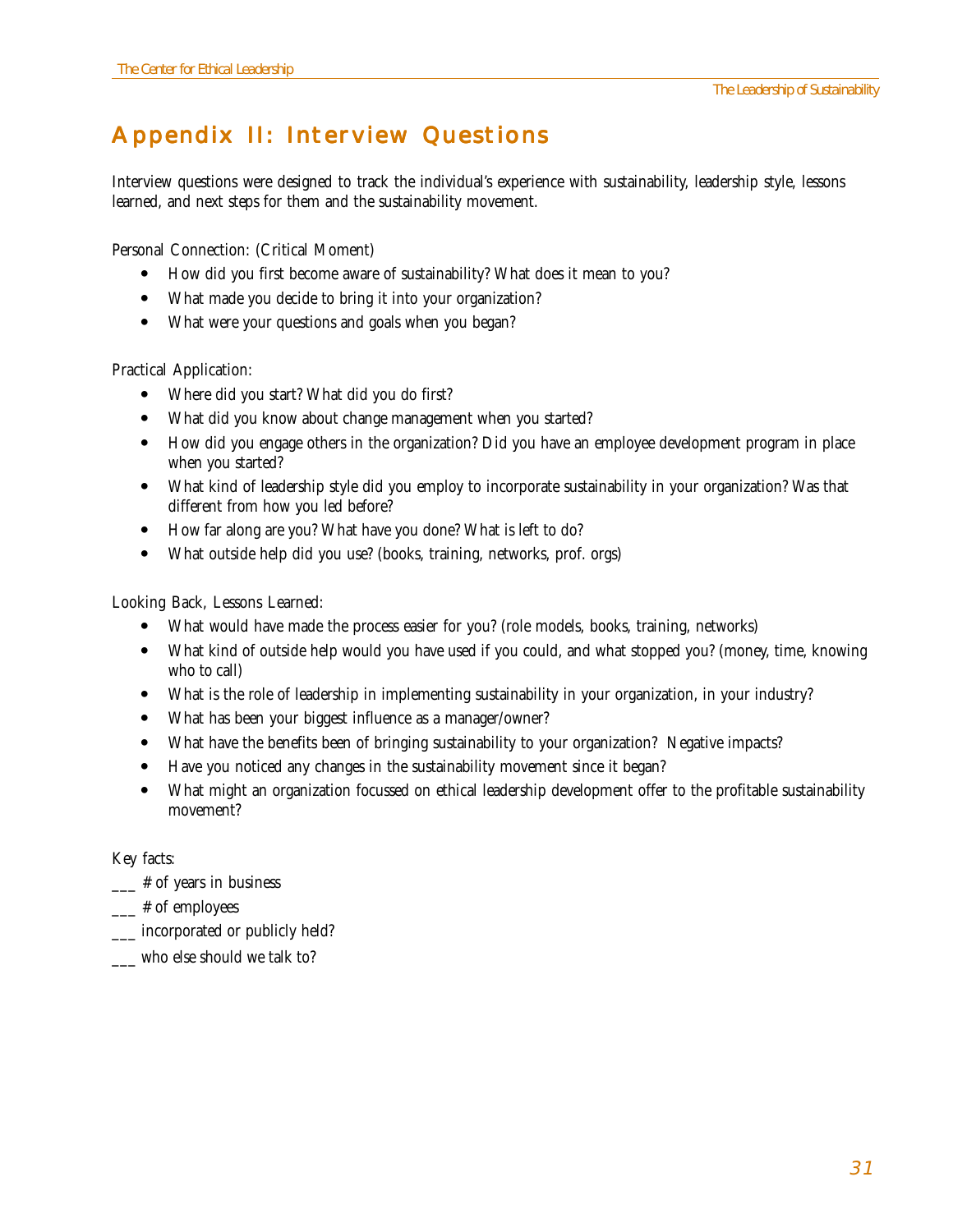### **The Center for Ethical Leadership: The Center for Ethical Leadership for Sustainability**

The Center for Ethical Leadership is a non-profit leadership development organization. We seek to support the development of leadership capacity in individuals and groups to serve the common good. We work with businesses and organizations pursuing sustainability to:

### **Create Shared Vision**

As a strategic objective of an organization, sustainability must have the full support of the organization, and all members must see their role in carrying it out. The Center designs and facilitates processes that help craft a shared vision and plan for pursuing sustainability. Through institutional dialogue and interactive engagement with shared values, the Center leads companies towards alignment of intention and activity. By inviting and integrating the diverse perspectives of members of the entire company, the Center creates strong coalitions focused on shared outcomes.

### **Lead Change**

Companies pursuing sustainability define and address the changes that must occur in order to achieve their goals. The Center equips the members of organizations with tools that allow them to initiate and manage change internally and within their industry. By fostering the development of new ways of working and being together, The Centers' methods increase the productive and successful navigation of change at the individual and collective level.

### **Tap Sources of Innovation**

Sustainability objectives often require the innovation of new solutions and methods. The Center works to tap the creativity and engagement of the entire organization, and create a culture that supports new learning. Through cultivation of relationships and trust, the Center promotes the kinds of collaboration and exchange that result in breakthrough ideas.

### **Engage The Community**

Organizations that embrace sustainability frequently reach out to create collaborative partnerships with the community, the public and private entities. The Center provides specific approaches for nurturing relationships and building trust between such partners, and engaging the community. The Center's innovative methods in community leadership development promote business, community and government collaborations that create positive change.